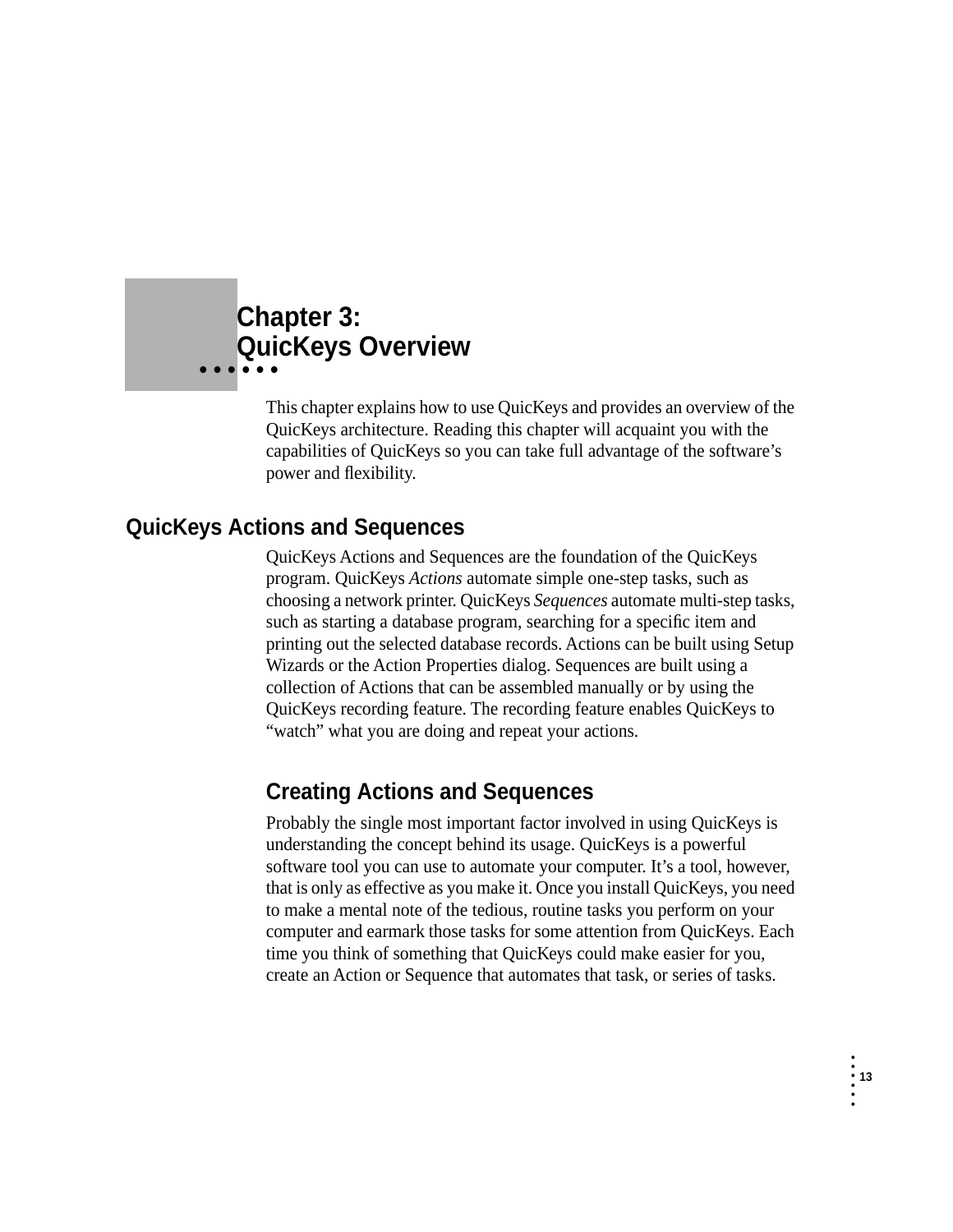When you create a QuicKeys Action or Sequence, you can choose the trigger that launches it. In other words, you need to specify the "signal" that tells QuicKeys *when* to perform the Action or Sequence. For example, if you want QuicKeys to open a database program and enter the current date and time, you need to let QuicKeys know when to begin. You can use a hot key (such as F5), or a number of other available QuicKeys triggers (such as toolbars, the QuicKeys menu, or timed triggers) to communicate with QuicKeys that you want to begin this Sequence. It's kind of like having a personal assistant inside your computer that understands a language of triggers *you* choose.

That's all there is to using QuicKeys: thinking of tasks to automate, creating QuicKeys Actions or Sequences that replace those tasks, and triggering the tasks. You need to spend a few minutes telling QuicKeys what you want, but from that point on you save hours, days, maybe even weeks with the Action or Sequence that only took you a couple of minutes to set up. It's a pretty good return for a small investment of time. In fact, after using QuicKeys for a few weeks, you will probably be amazed when you recall how much of your day was once spent searching through folders, rearranging windows on your desktop, or clicking the same options in countless windows.

### **QuicKeys Components**

Part of understanding any piece of software is understanding its different components. Understanding the parts of QuicKeys will familiarize you with the logic behind the QuicKeys architecture, making it easier to find things and use the software more efficiently.

QuicKeys is composed of three main elements: the QuicKeys Editor, the QuicKeys Engine and QuicKeys plug-ins. This section familiarizes you with each of these components.

❖ For a diagram of the QuicKeys architecture, see page 213.

•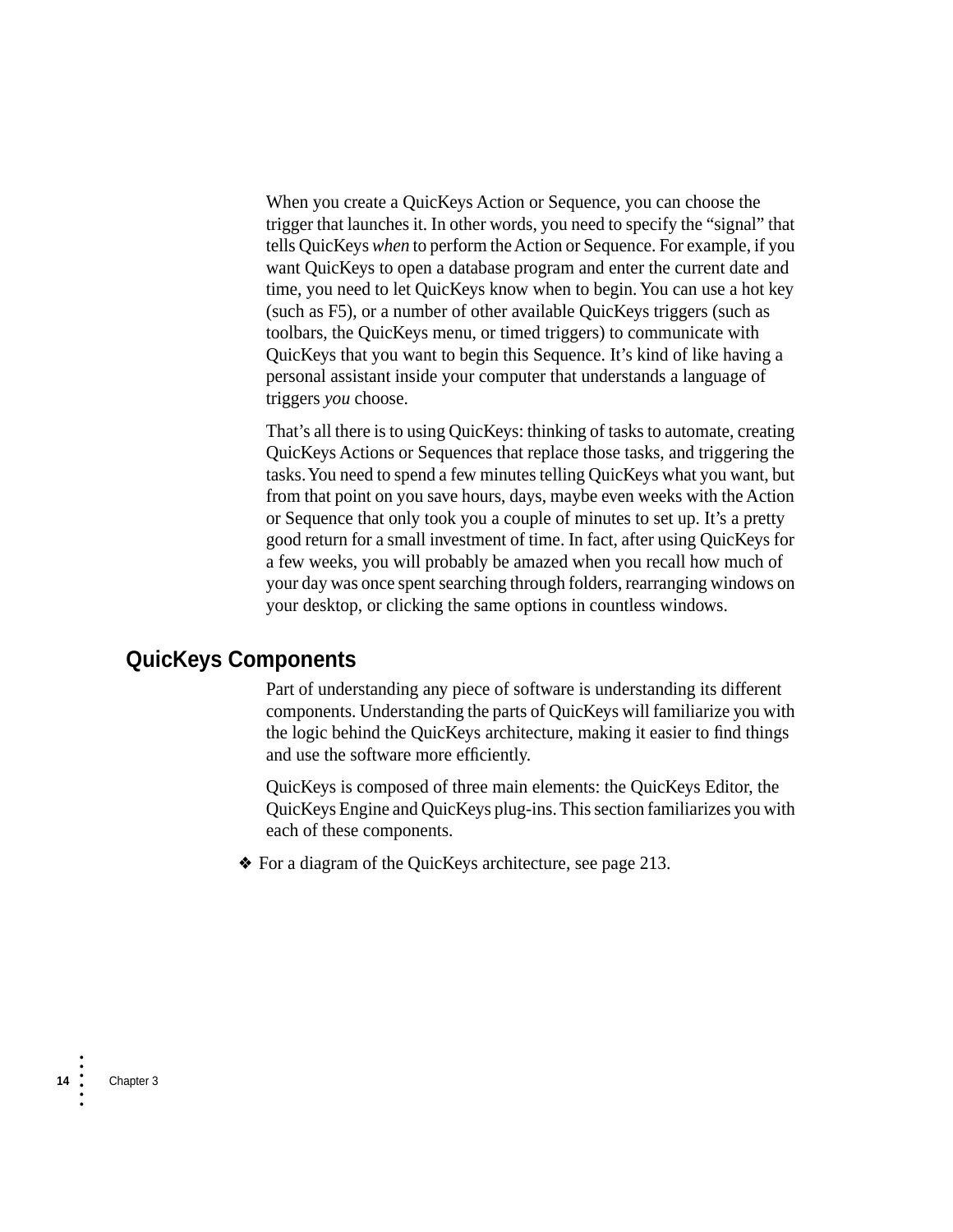## **QuicKeys Editor**

When you select QuicKeys from the Start menu, the QuicKeys Editor displays. It is your control center for creating, editing, and deleting Actions. There are four separate tabs available in the QuicKeys Editor that each serve a different purpose: the **Setup Wizards** tab, the **My Keyboard** tab, the **My Toolbars** tab, and the **My Actions** tab.

# **The QuicKeys Editor Tabs**



| <b>Kissboard Launa</b>                                   | <b>BE SAN TANGALO</b>            | G Milestown 11                                            |
|----------------------------------------------------------|----------------------------------|-----------------------------------------------------------|
|                                                          |                                  |                                                           |
|                                                          |                                  |                                                           |
| <b>FOL</b><br>343.6                                      |                                  | ٠                                                         |
| 31313<br>建氯异氰甘醇<br><b>MT</b><br>п                        |                                  |                                                           |
| <b>FALL AND ARTICLES</b>                                 | -                                |                                                           |
| 中国百科<br>--<br>last little City. Colonia.                 |                                  | <b>DE</b><br>-                                            |
| <b><i><u>Allen Ave.</u></i></b><br><b>District Count</b> |                                  |                                                           |
|                                                          |                                  |                                                           |
|                                                          |                                  |                                                           |
| price 1 de<br>44.41                                      |                                  |                                                           |
|                                                          | I like her                       | T must<br>Terminal                                        |
| Auction Cooks 10                                         |                                  | ٠<br>bendezha fila                                        |
| <b>L. Installation 11</b>                                |                                  | <b>Secretary Art Street</b>                               |
| <b>Cap of the Articles</b>                               |                                  | ۰<br>٠<br>Lating Calcul                                   |
| <b>Bi Lauf If Loss</b>                                   |                                  | ٠<br>٠<br>lasanni, Edif                                   |
| <b>If I'm investigations</b><br>49                       | 133.471                          | ٠<br>٠<br><b>Els Handis Civil A</b>                       |
|                                                          |                                  | ٠                                                         |
| <b>III</b> Unitidad Par<br>Training 30                   | $AB + DB + B$<br>$sin + 16i + 1$ | ×<br>Tam Fleisteam Fra<br>٠<br>'n<br>Daniel Germany, L.D. |

Use the Setup Wizards tab as a starting point for setting up Actions with the Setup Wizard.

Use the My Keyboard tab to quickly add or change hot key triggers for existing Actions.

| C SHARRAGE<br><b>THE REAL EDUCATION</b>                                                                                        | Light and cars 11                                                                                                                                                                                                                                                                                                                                                                             |
|--------------------------------------------------------------------------------------------------------------------------------|-----------------------------------------------------------------------------------------------------------------------------------------------------------------------------------------------------------------------------------------------------------------------------------------------------------------------------------------------------------------------------------------------|
| <b>HALL</b><br><b>SHANA   Suarray Off</b><br>Todo Nuke   Todo Tale   1424a<br>butter forces then<br>n ser<br><b>CONTRACTOR</b> | <b>ALL ALL AN</b><br><b>During Condo</b><br>Crange Folke<br>Guitari Issue<br><b>Mandase Cooked</b><br>Tot-stude-Tokiew<br>ial Da Romaniko<br>19 Main and Bach<br>Advenued Twir Tools<br>Guidan Deteke<br>Dunge Frake<br>Sartas libero<br>Wednes Special<br><b>Tarificate Fakers</b><br>al in Robert and<br><b>Now 16 at 97 release with and</b><br>Flank a Po-<br>Fundida 13<br>Lowe Earlings |

Create, edit, and delete toolbars from the My Toolbars tab.



View all your QuicKeys Actions and their properties from the My Actions tab. This illustration uses the Details view, but you can also select the Large Icons, Small Icons, or List views from the View menu.

•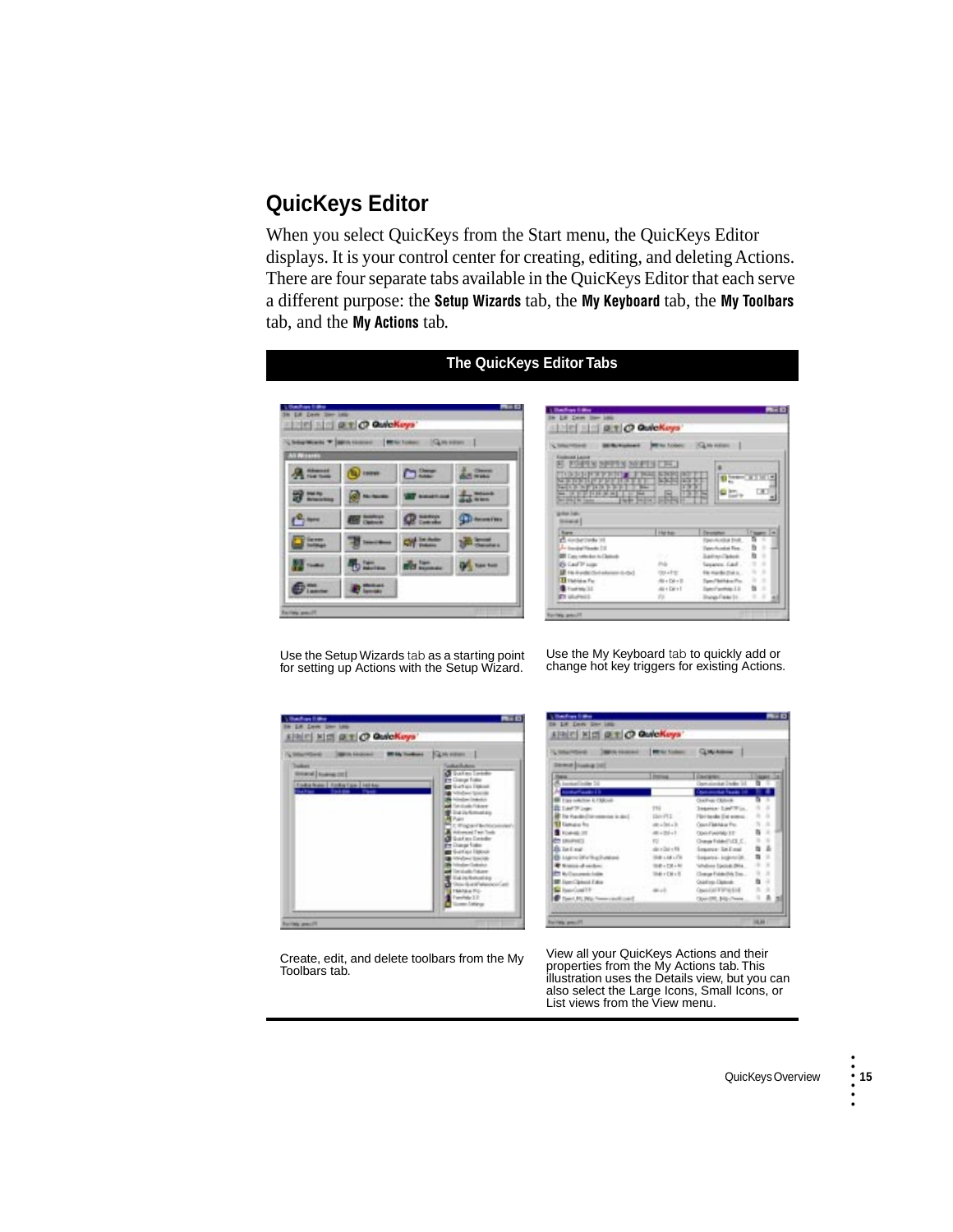### **The Setup Wizards Tab**

When you first start QuicKeys, you see a tabbed window that displays the **Setup Wizards** tab as the frontmost tab. Click one of the buttons in the **Setup Wizards** tab to be guided through the process of setting up an Action that will automate the task described on the button. When your cursor is positioned over an Action button for more than one second, a hot help description of the Action displays.



**Figure 3:** Click a button in the **Setup Wizards** tab to be guided through the process of creating, editing, and deleting Actions.

•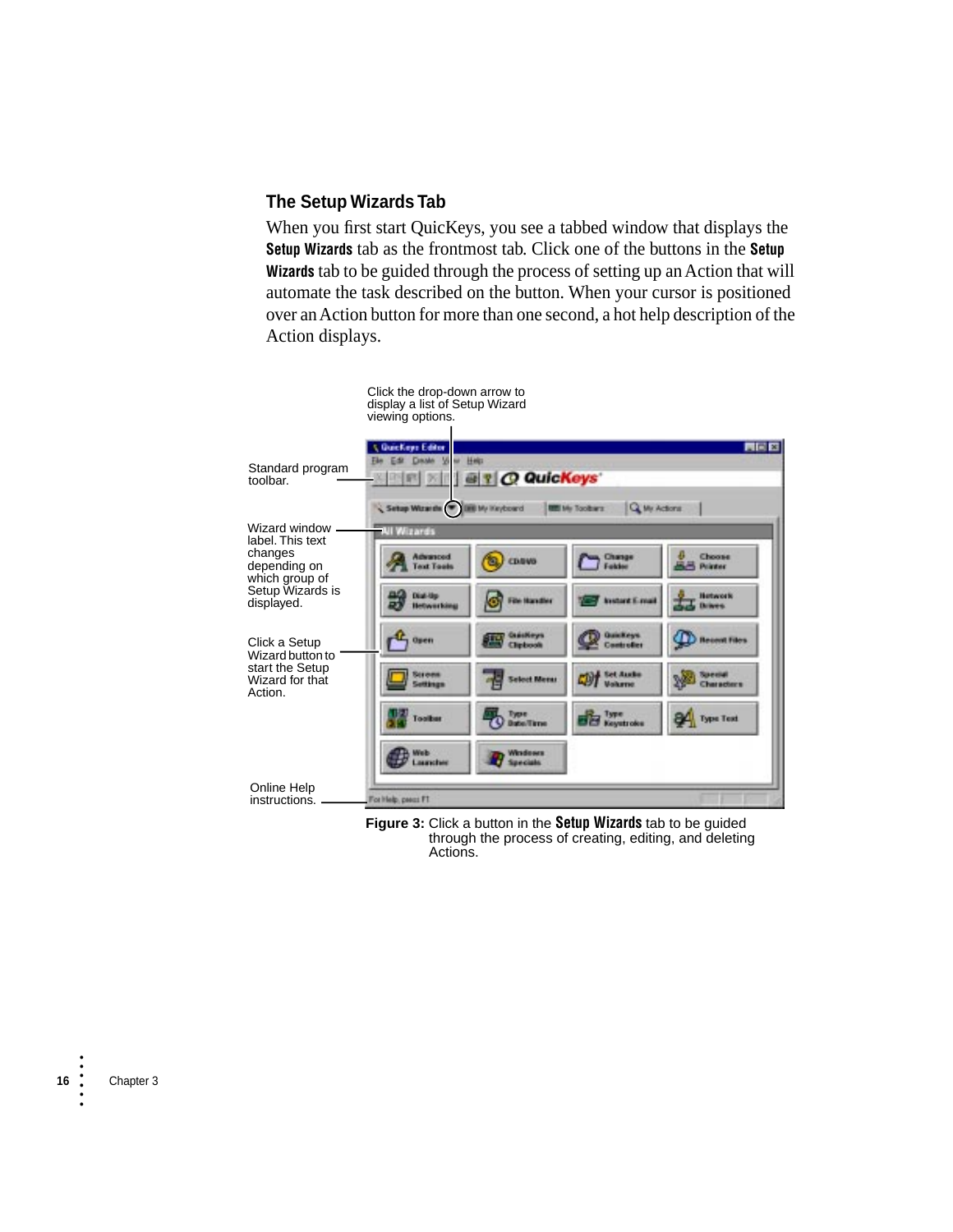### **The My Keyboard Tab**

When you click the **My Keyboard** tab, you see a diagram of your keyboard along with a tabbed Action Sets pane. Raised keys in the Keyboard Layout pane indicate the keys that QuicKeys is currently using as triggers. Click a raised key to display the Action it triggers in the right side of the window.



**Figure 4:** Use the My Keyboard tab to assign hot key triggers to your Actions. The standard keyboard layout is shown here, but you can also specify a laptop keyboard layout. See [page 39](#page-26-0) for more information.

•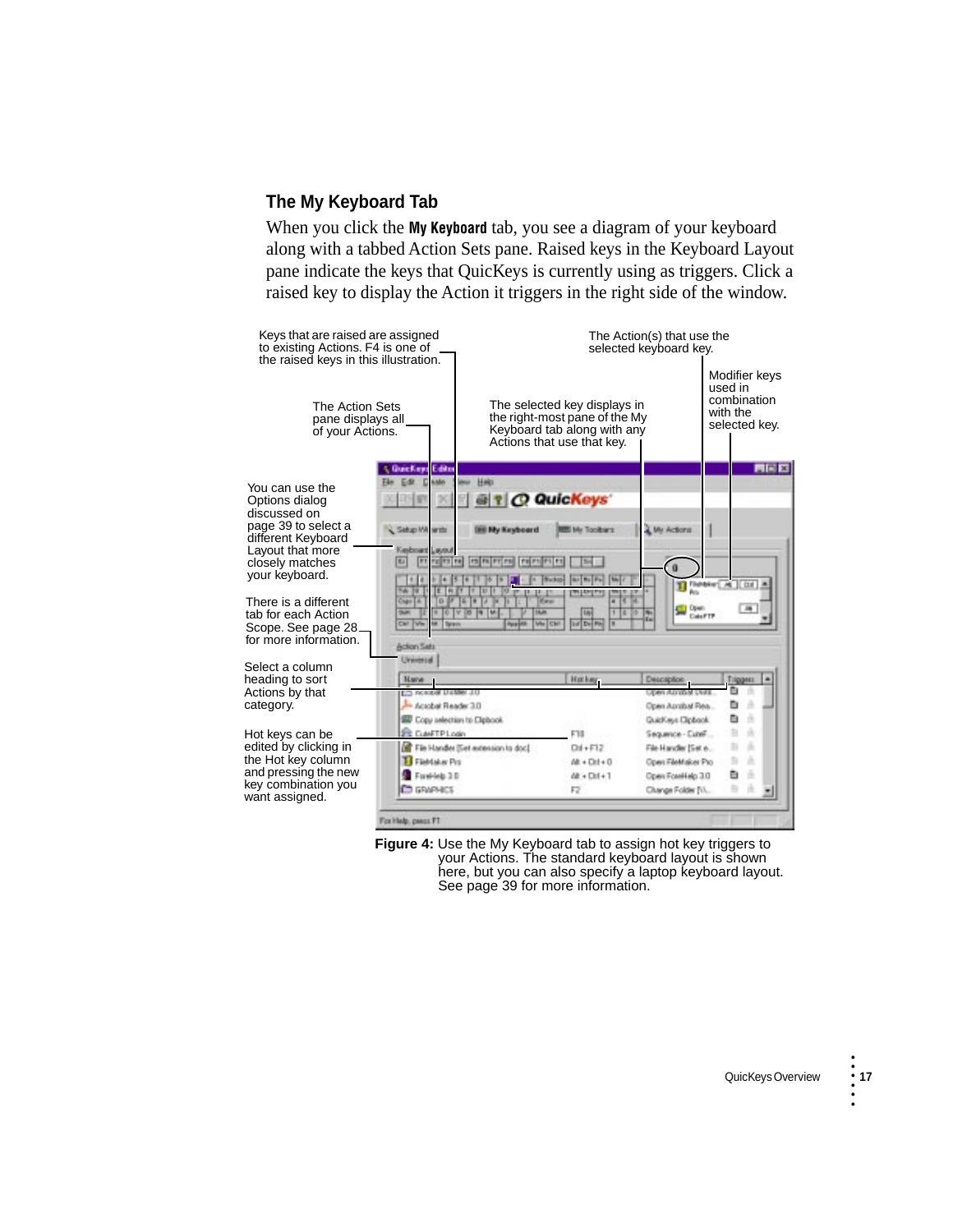Drag and drop Actions from the Action Sets pane to one of the Keyboard Layout buttons to assign or reassign a hot key. When you release the mouse, the menu shown in [Figure 5](#page-5-0) appears. Use the menu to choose modifier key(s) that will be pressed simultaneously with the selected Keyboard Layout key.

For example, if you drag a Type Text Action from the Universal tab to the F8 key, the menu shown in [Figure 5](#page-5-0) displays. If you select **(None)**, F8 will trigger the Type Text Action. If you select **Ctrl+Alt+Shift**, you must press Ctrl+Alt+Shift+F8 to trigger the Type Text Action.

| (None)                   |
|--------------------------|
| Ctrl                     |
| Shift                    |
| Alt                      |
| Win                      |
| Ctrl + Alt               |
| Ctrl + Shift             |
| Ctrl + Win               |
| Alt + Shift              |
| Alt + Win                |
| Shift + Win              |
| Ctrl + Alt + Shift       |
| ∩rl + Alt + Win          |
| Ctrl + Shift + Win       |
| Alt + Shift + Win        |
| Ctrl + Alt + Shift + Win |

<span id="page-5-0"></span>**Figure 5:** The modifier menu

❖ You can also access the modifier key menu by

right-clicking an Action listed in the far right pane of the **My Keyboard** tab and selecting the **Modifiers** option.

Right-click an Action in the Action Sets pane to cut, copy, paste, delete, select, change the view, or display advanced options or properties of the selected Action. See [Figure 6](#page-5-1) for an illustration of this context menu.

| <b>Hans</b>                          | Horkey               | Discognie                                    | Tilggen   A       |
|--------------------------------------|----------------------|----------------------------------------------|-------------------|
| <b>B</b> tora (M)                    |                      | Type Gate/Time [10/21/98]                    | n a               |
| Application Data Folder              |                      | Change Folder (Application Duka folder)      | ь<br>٠            |
| <b>B</b> Doe front lule              | AB + CH + T          | Sequence - Closs Front Win                   | ٠<br>ы            |
| <b>Ed Capy inhorizes to Clipbook</b> |                      | Guidiavi Clideok                             | g,<br>×           |
| m<br>Ceste                           |                      | Instant E-mol (Create now necoupe)           | ٠                 |
| Ŀ                                    |                      | Change Folder (Favorites folder)             | b n               |
| Dat<br>王朝の家<br>Copy                  |                      | Open Field skip Pro                          | 1a                |
| <b>All y</b>                         |                      | Toober - Happy Toolbar                       | <b>A</b>          |
| Dalatai                              | Alt + Chf + Up       | Set Audo Volume Bremore Main volume)         | в<br>÷            |
| Select All                           | Alt = Down           | [sastrowd Test Tosh Lowerses]                | h.<br>٠           |
| Properties                           |                      | Change Polder (Ny Decuments Ickfer)          | ٠<br>٠            |
| lα<br>Toyota's<br>Advanced           | $548 + 552$          | Guidiaya Ciptaok                             | b.<br>Δ           |
| a<br>Dear hot lies.<br>Action Scope  | AB + CM + P          | Sequence - Open Database                     | $\sim$<br>×       |
| Text Tages<br>Open Daidl ays Edit    | $Sish + Det + Evint$ | Quickleys Controller (Open Duickleys Edited) | ×<br>×            |
| <b>ES</b> Doon DateNikal             | AB + CM + G          | Sequence - Open Guid-High                    | n.<br>$\sim 10$ . |

<span id="page-5-1"></span>**Figure 6:** Right-click an Action in the Action Sets pane of the **My Keyboard** tab to display the context menu.

• •

• • •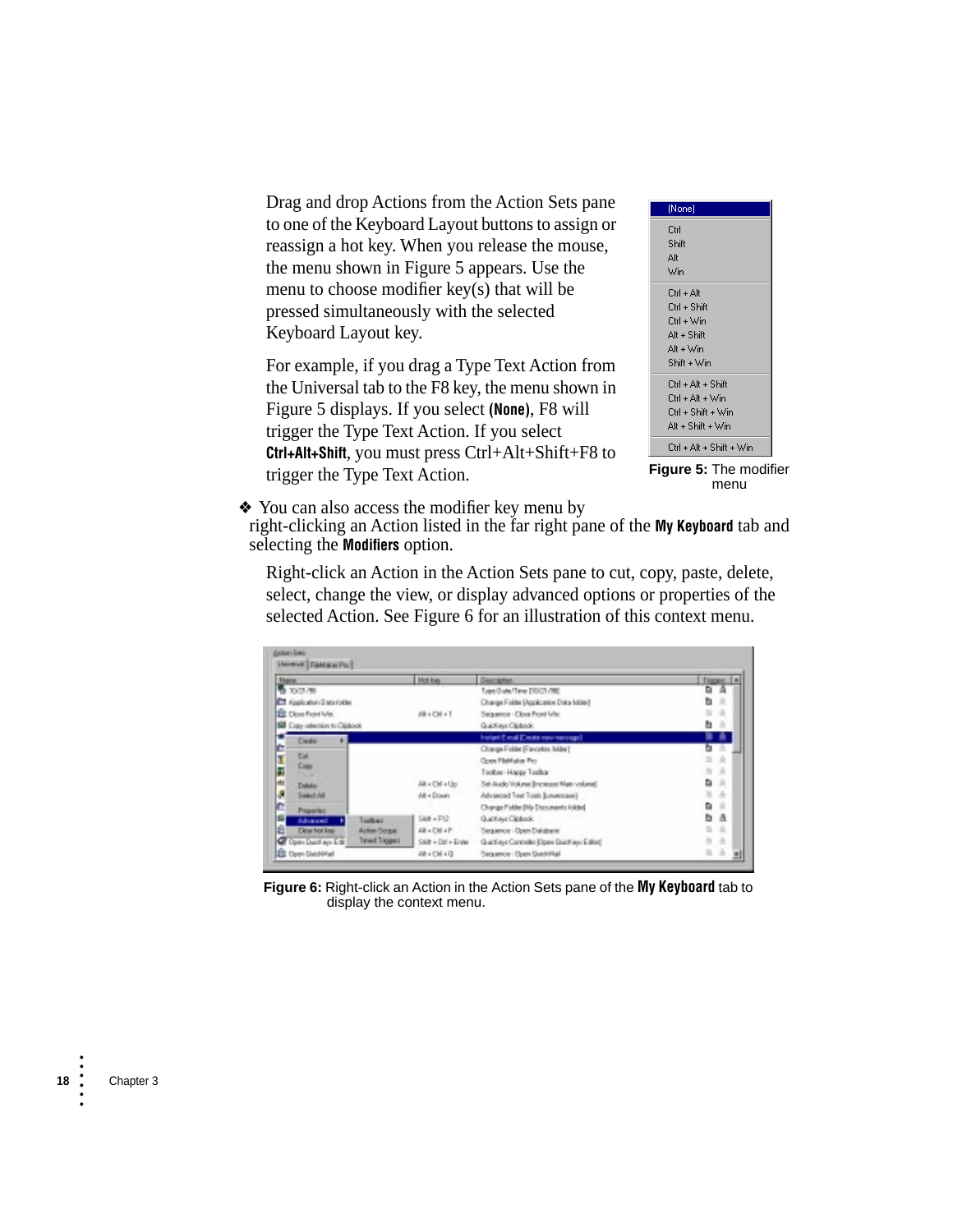Right-click the Actions listed in the far right pane to **Delete**, display the **Properties**, **Advanced** options, clear the selected hot key, or select **Modifiers** for the selected Action.

### **The My Toolbars Tab**

When you click the **My Toolbars** tab, you can see a list of all your toolbars. Toolbars are graphical representations of specific tasks on the computer. Most programs provide





toolbars that perform a specific function, such as printing, when you click the Print icon. QuicKeys toolbars are different, however, because *you* specify the appearance and functionality of the toolbar.

Toolbars are a valuable asset if you have created several QuicKeys Actions. They provide a quick and easy way of triggering your Actions. You don't have to remember a hot key and you don't have to fill up your QuicKeys menu if you use toolbars to trigger at least some of your Actions.

•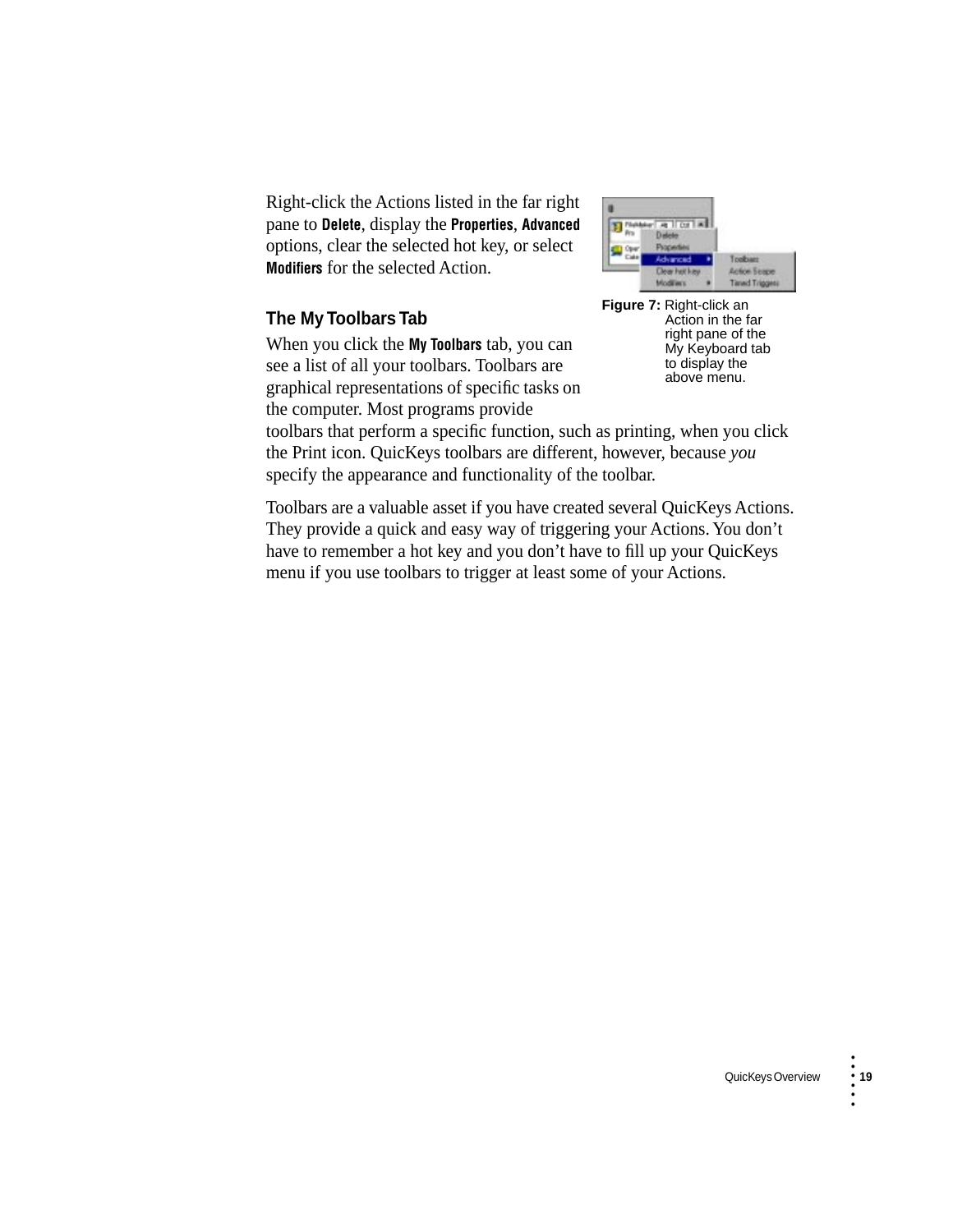When you click the toolbar name in the **My Toolbars** tab of the QuicKeys Editor, all the Actions that reside on that toolbar display in the right side of the window.



**Figure 8:** Use the **My Toolbars** tab to create, edit, and delete QuicKeys toolbars.

- **•** Right-click a toolbar in the **My Toolbars** tab to create a new toolbar, create a new toolbar button, display the Toolbar Button Wizard, hide the toolbar, delete the toolbar, or display the toolbar's properties.
- **•** Right-click in the Toolbar Buttons pane to create a new button, display the Toolbar Button Wizard, or delete the selected toolbar button.
- **•** Double-click a toolbar to display the toolbar's Action Properties dialog.
- **•** See Chapter 4, "QuicKeys Toolbars" on page 47 for more detailed information about toolbars.

• •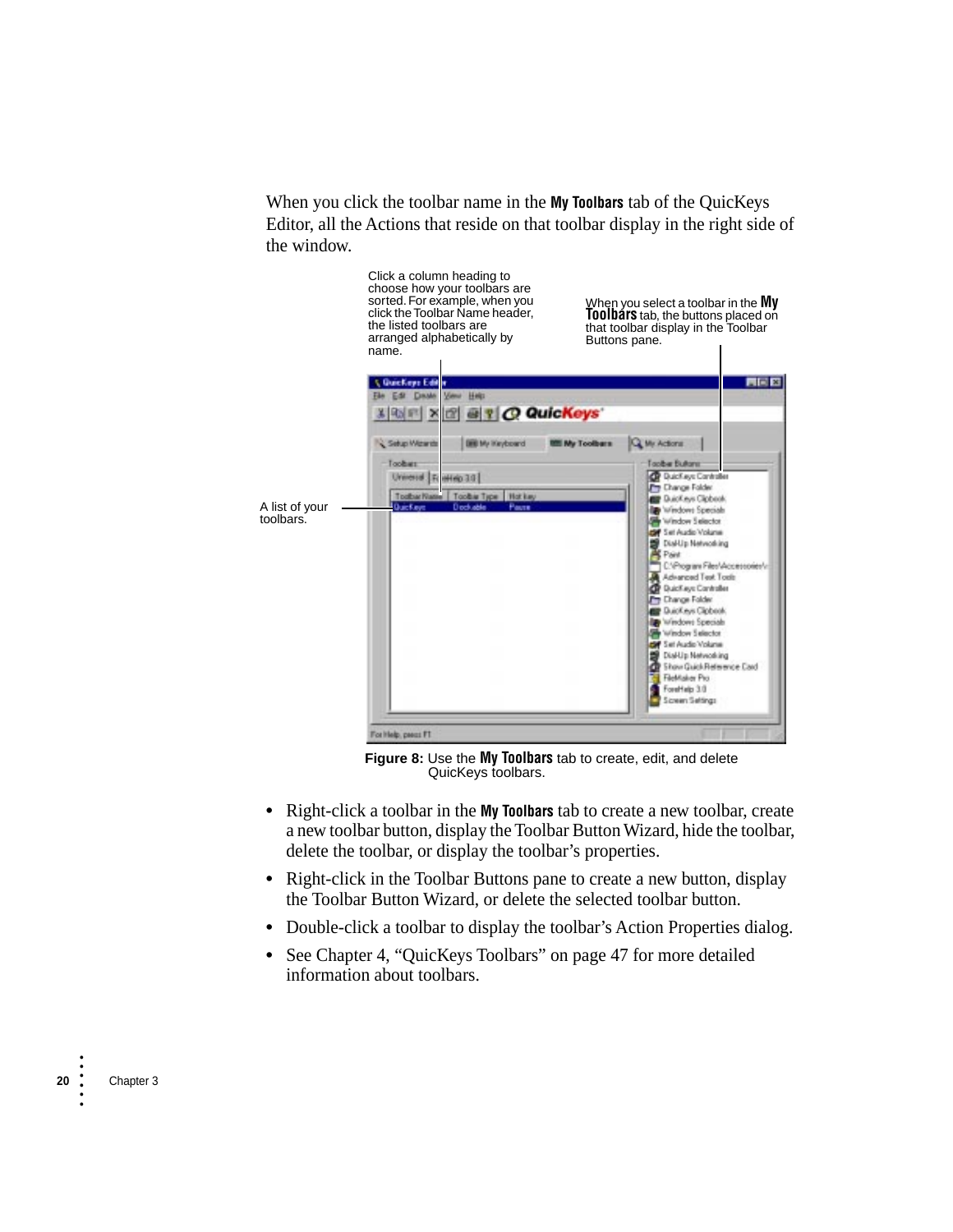### **The My Actions Tab**

When you click the **My Actions** tab, all of your Actions display in the default **Details** view. This tab is useful when you want to view and edit all the Actions you created from a single window.



**Figure 9:** Use the **My Actions** tab to view, create, or edit your Actions.

- **•** Double-click an Action in the **My Actions** tab to display a Setup Wizard or an Action Properties dialog where you can edit the Action.
- **•** Right-click an Action to **Cut**, **Copy**, **Delete**, **Select**, **Change** the view, or display the **Properties** of the selected Action.
- **•** Drag-and-drop an Action from one tab to another to edit the Action scope.

•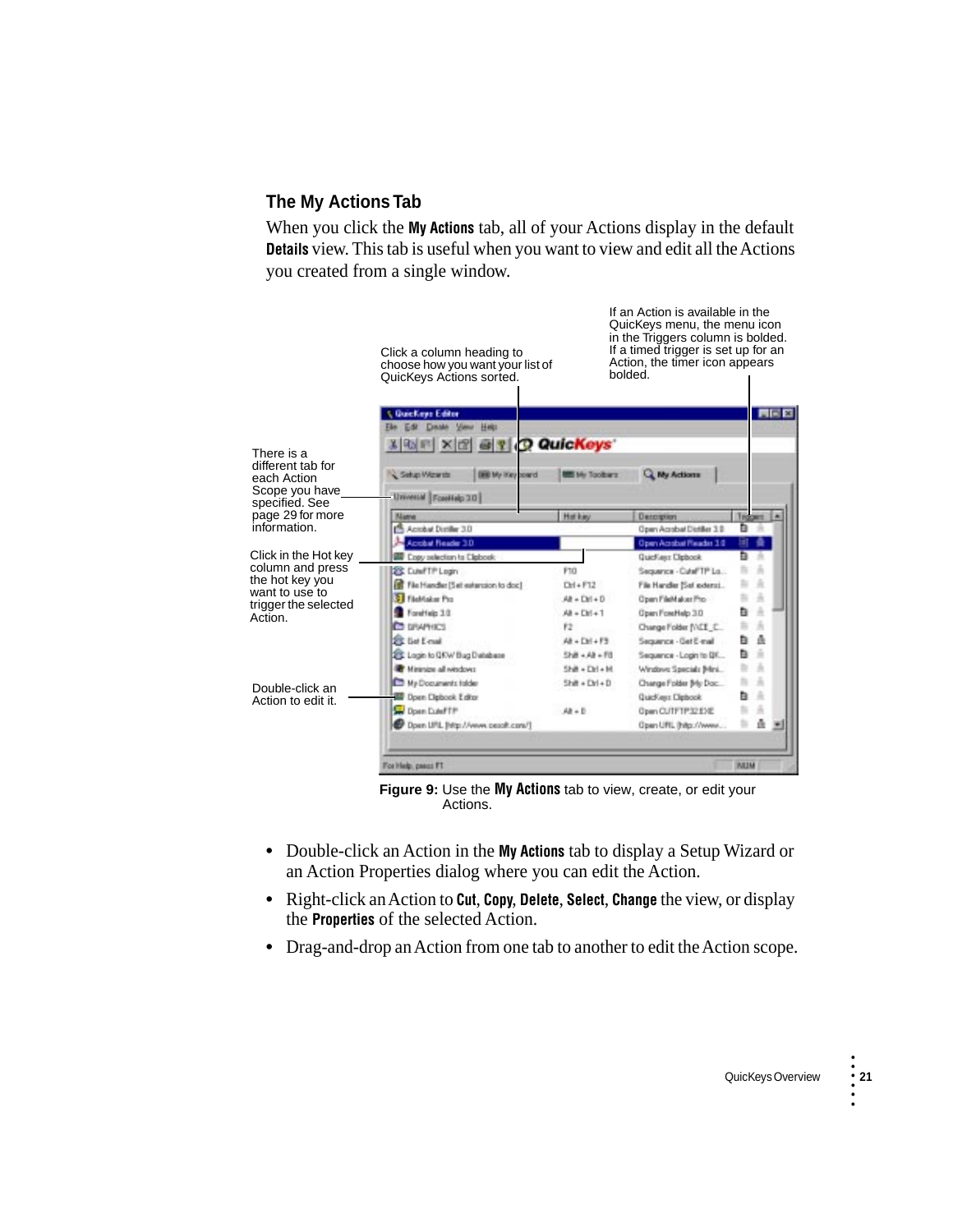### **Sequence Editor**

You can open the Sequence Editor by selecting **Sequence** in the **Create** menu. The Sequence Editor enables you to consolidate Actions into a more advanced *Sequence*, so it's likely you may not choose to use the Sequence Editor until you are comfortable creating QuicKeys Actions. A *Sequence* is a collection of Actions that completes a multi-step task. For example, you can create a Sequence that launches your E-mail application, types your user name and password, and clicks **OK** in the appropriate dialog. The Sequence would contain four separate Actions that are individually only capable of completing a single task until they are combined into a Sequence.



**Figure 10:**Use the Sequence Editor to modify your Sequences. See Chapter 12, "Building Multi-Step Actions" for more information on Sequences.

•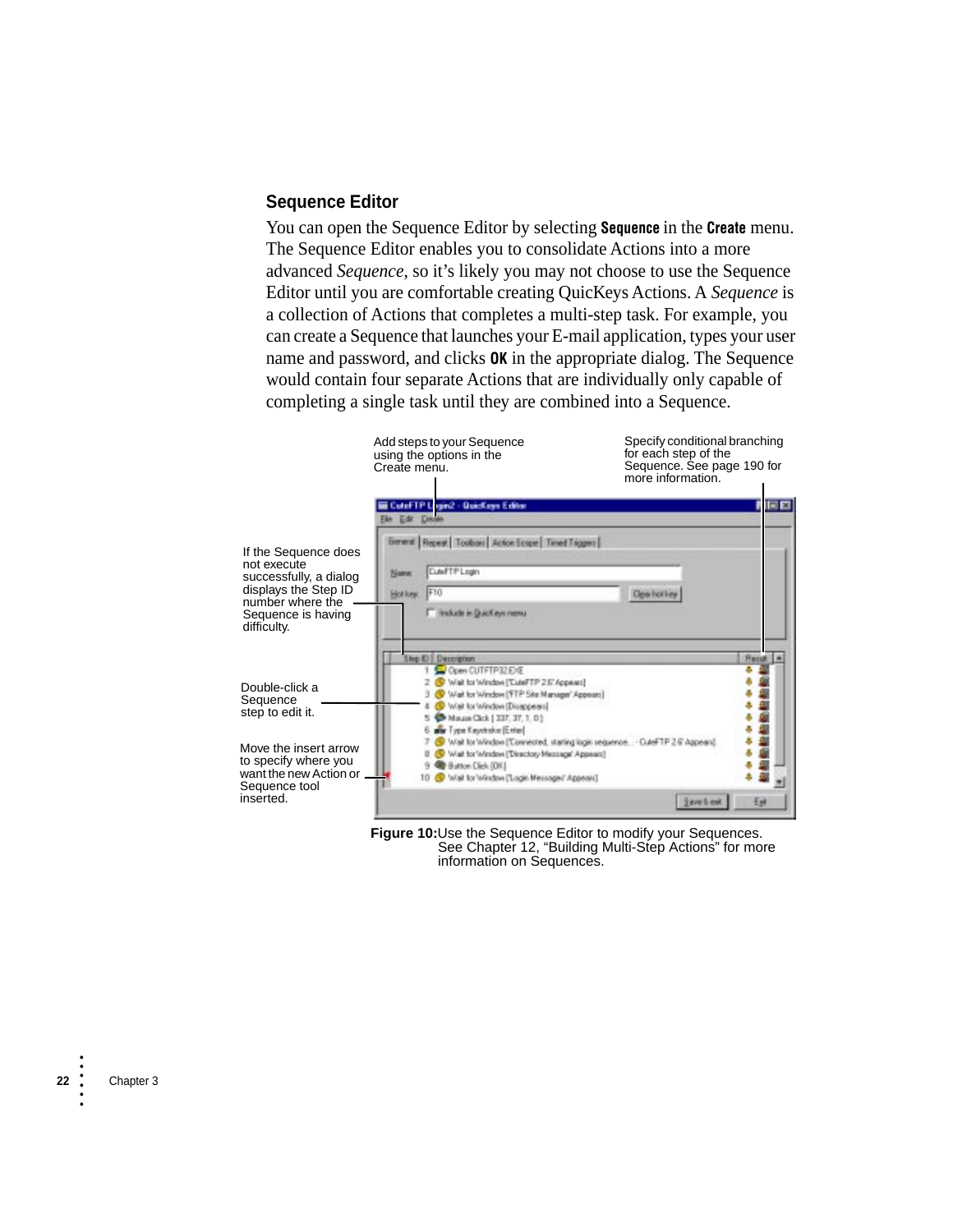The Sequence Editor allows you to edit each step of a Sequence. There are three different methods for opening the Sequence Editor:

- **•** Record a Sequence and it appears automatically. See page 188 for more information on recording.
- **•** Select **Sequence** in the **Create** menu.
- **•** Double-click a Sequence listed in the **My Actions** tab.

## **QuicKeys Engine**

The QuicKeys Engine is a background program that is necessary for the QuicKeys Editor to function. Most of the time you don't need to pay any attention to the Engine because it's started whenever you turn on your computer. However, if you ever turn off the QuicKeys Engine, it's important to know how to turn it back on because your Actions won't work without it.

When you install QuicKeys, a shortcut to the QuicKeys Engine is placed in the Startup Items folder. The only time you may need to exit the QuicKeys Engine is when you install new programs that require you exit all programs. In such a situation, you can right-click the QuicKeys icon located on the taskbar and choose **Exit** to quit the Engine. Use one of the following methods to restart the Engine:

- **•** Restart your computer
- **•** Select QuicKeys from the Programs menu in the Windows **Start** menu

•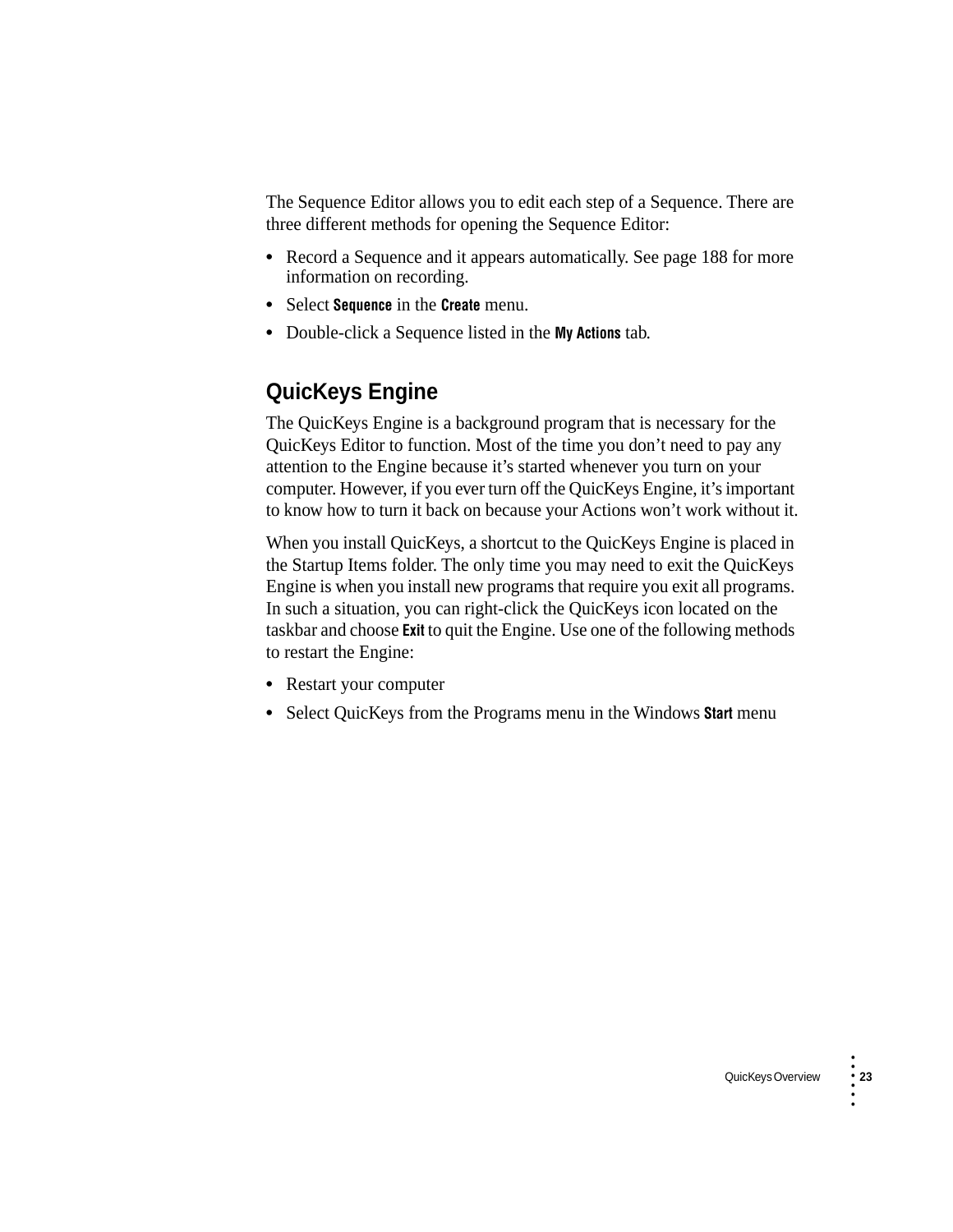## **QuicKeys Plug-ins**

A plug-in is a software component that adds functionality to QuicKeys. There are several plug-ins available in QuicKeys. Each plug-in can be turned on or off individually and third party plug-ins can easily be added to QuicKeys due to its flexible architecture.



**Figure 11:**You can manage QuicKeys Plug-ins from the Plug-in Manager window. When you click the + icon to expand a plug-in, you can see the Actions that are included in that plug-in.

If you want more information about

turning plug-ins on or off, see [page 34.](#page-21-0) If you are interested in extending the power of QuicKeys by creating your own plug-ins, visit CE Software's Web site at **http://www.quickeys.com/**.

## **QuicKeys Menu**

By default, a QuicKeys icon displays in your taskbar after installation. When you right-click that icon, the QuicKeys menu appears. In the QuicKeys menu you can:

- **•** Trigger QuicKeys Actions **•** Create toolbars
- **•** Start/Stop recording a Sequence
- 

sequence

- **•** Open the QuicKeys About box
- **•** Open toolbars **•** Open the QuicKeys Editor
	-
- **•** Exit QuicKeys **•** Abort the playback of a

• • • • • •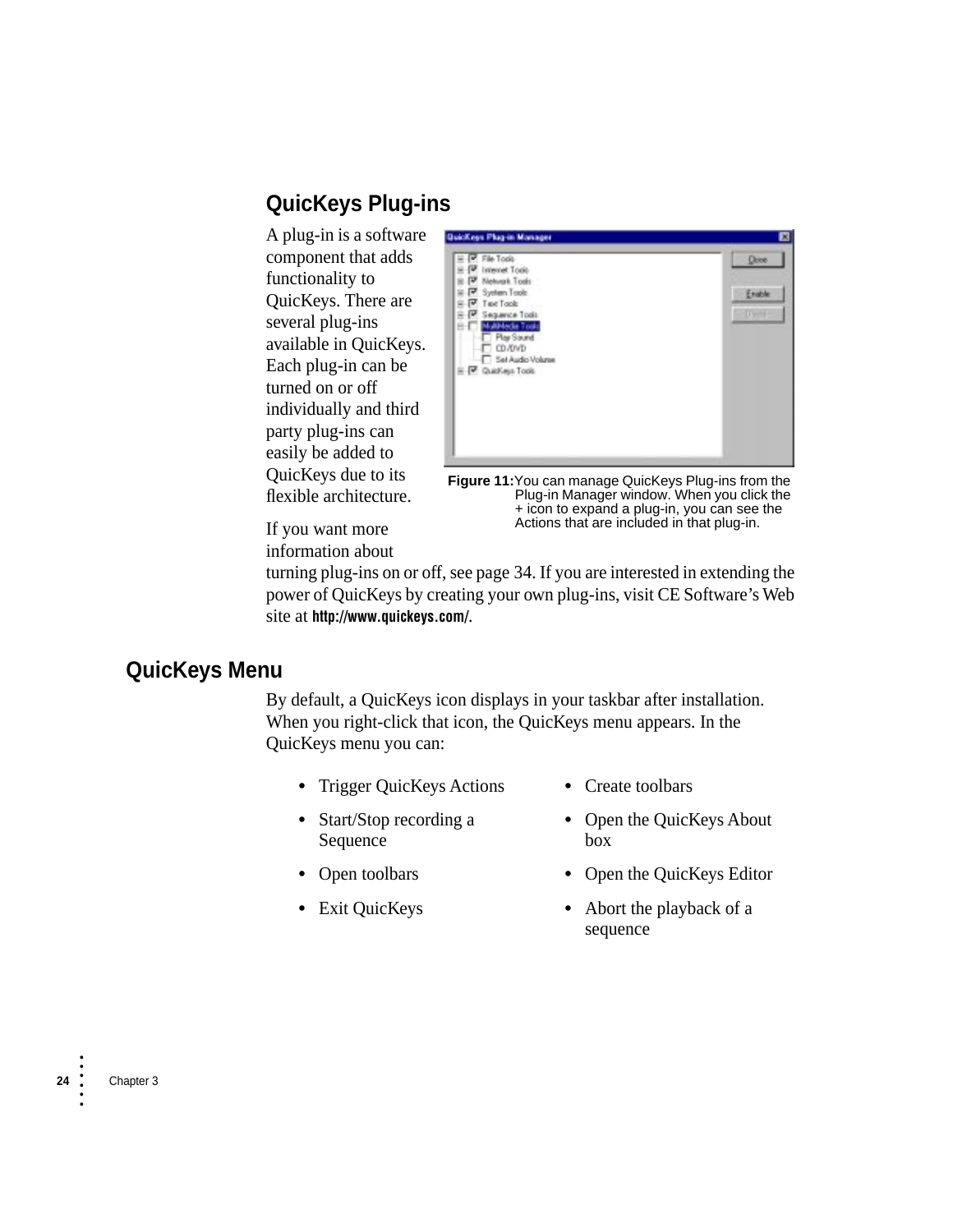## **Adding Actions**

You can add Actions to the QuicKeys menu by selecting the **Include in QuicKeys menu** check box in the Setup Wizard or in the General tab of the Action Properties dialog. The hot keys assigned to each Action also appear in the QuicKeys menu unless you have cleared the option to **Show hot keys in QuicKeys menu** in the Options dialog. See [page 39](#page-26-0) for more information.



**Figure 12:**The QuicKeys menu in the Windows taskbar

If the QuicKeys icon or QuicKeys hot keys are not displayed in your taskbar, check to make sure the **Show icon in taskbar** and **Show hot keys in QuicKeys menu** options are selected. You can view these items by selecting **Options** from the QuicKeys Editor **View** menu.

## **Using QuicKeys**

There are two rudimentary steps involved in using the QuicKeys program: setting up Actions or Sequences and triggering Actions. This section provides general information about this process. For information on specific Actions, see the corresponding chapter in this manual. For example, Chapter 12 discusses "Building Multi-Step Actions" in detail.

•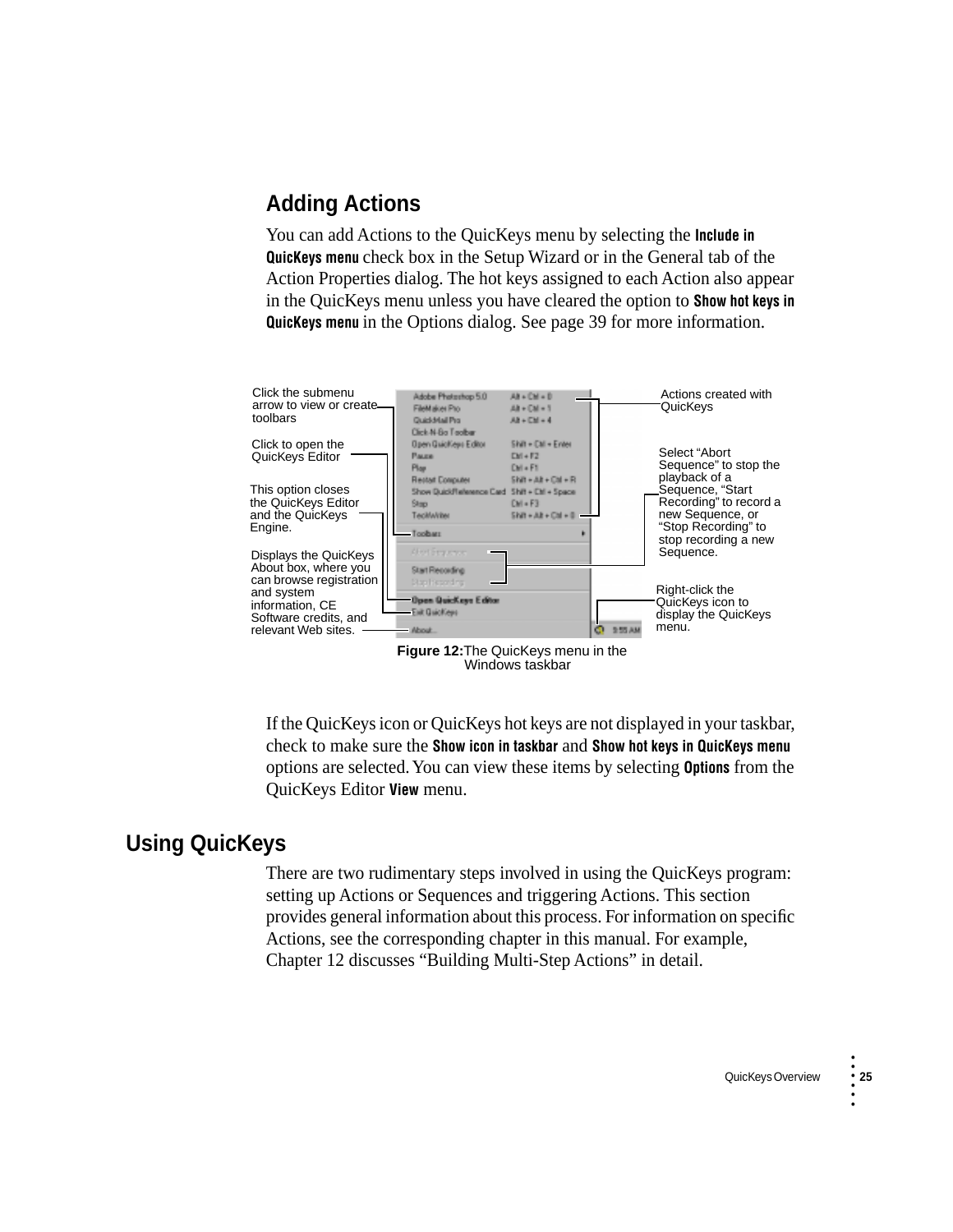The process of setting up QuicKeys looks something like this:

#### **Setting Up Actions**

- **•** Click a Setup Wizard button in the Setup Wizards tab
- **•** Set the options you want to use in the Setup Wizard. Make sure you set the trigger (such as a hot key) you want to use to activate the Action.
- **•** Click **Finish** when you reach the end of the Setup Wizard. Your Action is saved as soon as you click the **Finish** button.

### **Triggering Actions**

**•** Select the trigger you specified to activate the Action. QuicKeys should react to the trigger and complete the task immediately.



## **Creating QuicKeys Actions**

When you create a QuicKeys Action, you can use the Setup Wizard (shown in [Figure 13\)](#page-14-0) or the Action Properties dialog (shown in [Figure 14](#page-14-1)) to specify how the Action behaves. The Setup Wizard is used by default because it prompts you for information in a step-by-step fashion. If you are a more advanced user, you can turn off the Setup Wizard in the Options dialog and instead use the Action Properties dialog. The Action Properties dialog presents all the setup options for an Action in a single dialog. See [page 27](#page-14-2) for more information.

Whichever method you use to create QuicKeys Actions is completely dependent upon your comfort level with QuicKeys.

• •

• • •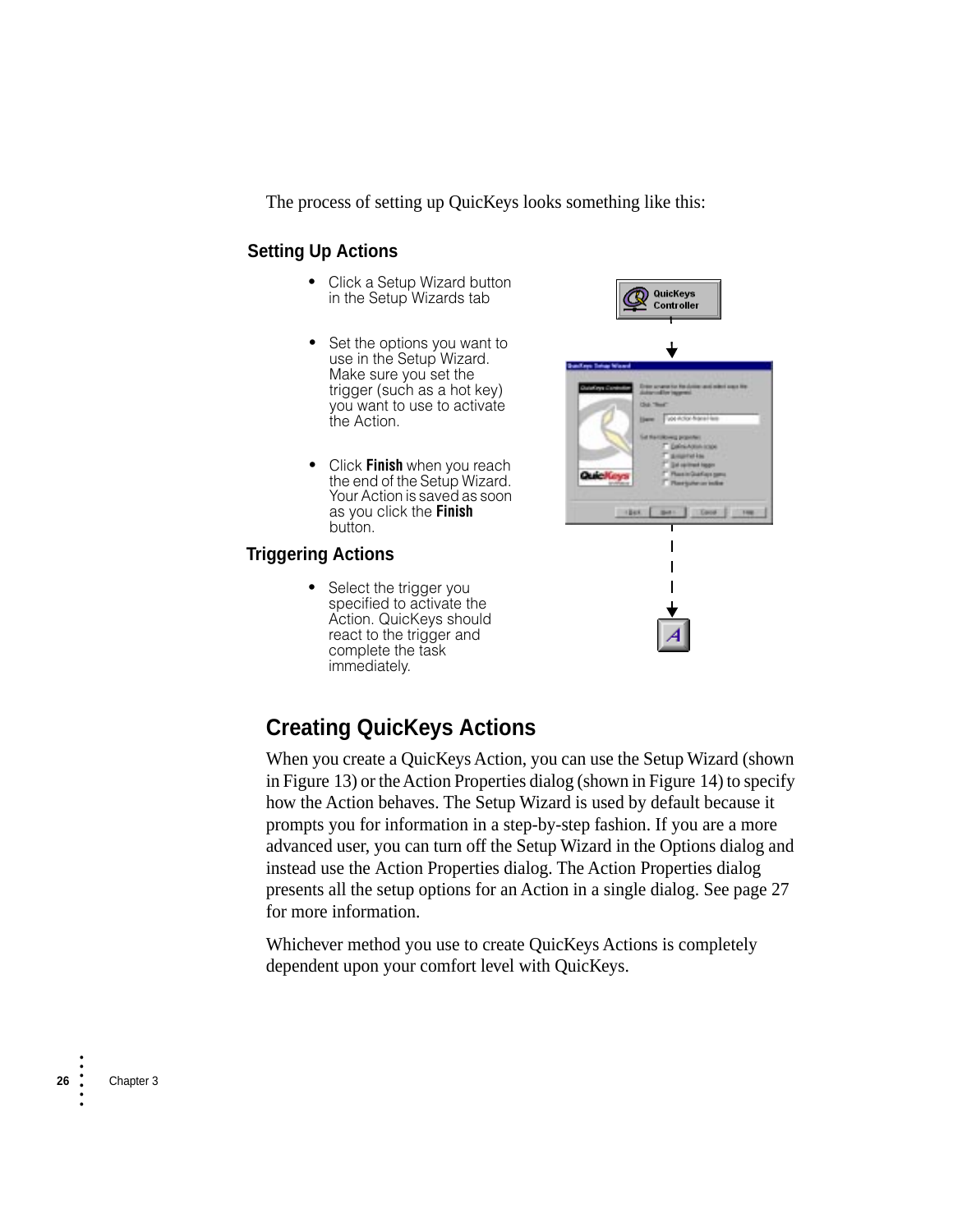### **Using the Setup Wizard**

When you begin using QuicKeys, you will probably use the Setup Wizard because it provides the most basic method for creating QuicKeys. You simply click an Action button in the **Setup Wizards** tab and a series of wizard dialogs guide you through the process of setting up or editing a QuicKeys Action.

### <span id="page-14-2"></span>**Using the Action Properties Dialog**

When you are more comfortable with QuicKeys and you want to use a more direct approach to create and edit Actions, you can select a plug-in from the Create menu to open the Action Properties dialog. Action Properties are the options you specify for each QuicKeys Action you have created. The Action Properties are



**Figure 13:**The Introduction page of the Setup Wizard appears when you click a button in the **Setup Wizards** tab.

<span id="page-14-0"></span>

| $ShB + Dh +$<br>×<br>Clear hot key<br>Holkey.<br>Products in Quick aye menu<br>Achor-specific properties |  |
|----------------------------------------------------------------------------------------------------------|--|
|                                                                                                          |  |
|                                                                                                          |  |
| н<br>Does UFL<br>Action:                                                                                 |  |
| Hig //www.cesoft.com/<br>URL -                                                                           |  |

<span id="page-14-1"></span>**Figure 14:**The Action Properties dialog for the Web Launcher Action appears when you select Web Launcher from the Internet Tools submenu in the Create menu.

presented to you item-by-item when you use the Setup Wizard to create Actions; however, all the Action Properties are presented in a single dialog when you use this more advanced method of creating and editing QuicKeys Actions.

•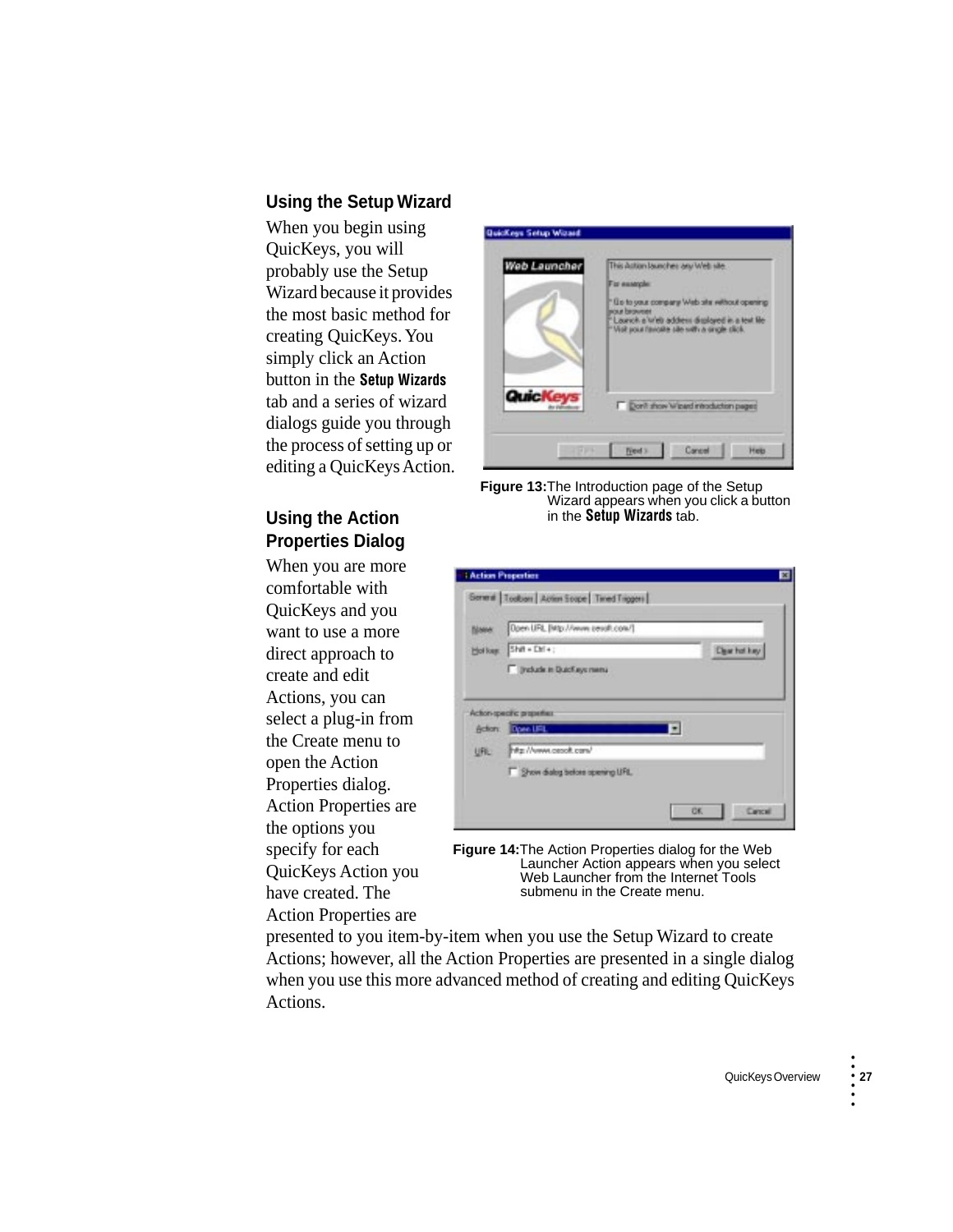**General—**Supply the name of the Action and the hot key that triggers it in this tab. You can also select the **Include in QuicKeys menu** check box to list the Action in the QuicKeys menu or click the **Clear hot key** button to clear the contents of the hot key field.



**Figure 15:**The General tab is located at the top of the Action Properties dialog shown in [Figure 14.](#page-14-1)

➣You must use the **Clear hot key** button to clear the hot key field because the Delete and Backspace keys cannot delete a hot key.

**Toolbars—**Click the **Toolbars** Tab to select the toolbar in which you want this Action displayed.

**Figure 16:**The Toolbars tab is located at the top of the Action Properties dialog shown in [Figure 14.](#page-14-1)

|        | General   Toolbars   Action Scope   Timed Triggers |
|--------|----------------------------------------------------|
|        |                                                    |
| Scope: | Universal                                          |
|        | Universal                                          |
|        | Desktop                                            |
|        | Program                                            |
|        | Hardware Profile                                   |
|        |                                                    |
|        |                                                    |

**Figure 17:**The Action Scope tab is located at the top of the Action Properties dialog shown in [Figure 14.](#page-14-1)

<span id="page-15-0"></span>**Action Scope—**Specify the range of operation for the Action. In other words, choose whether the Action works at any time, or whether it can only be triggered from the desktop, from a specific program, or from a particular hardware profile.

• • • • • •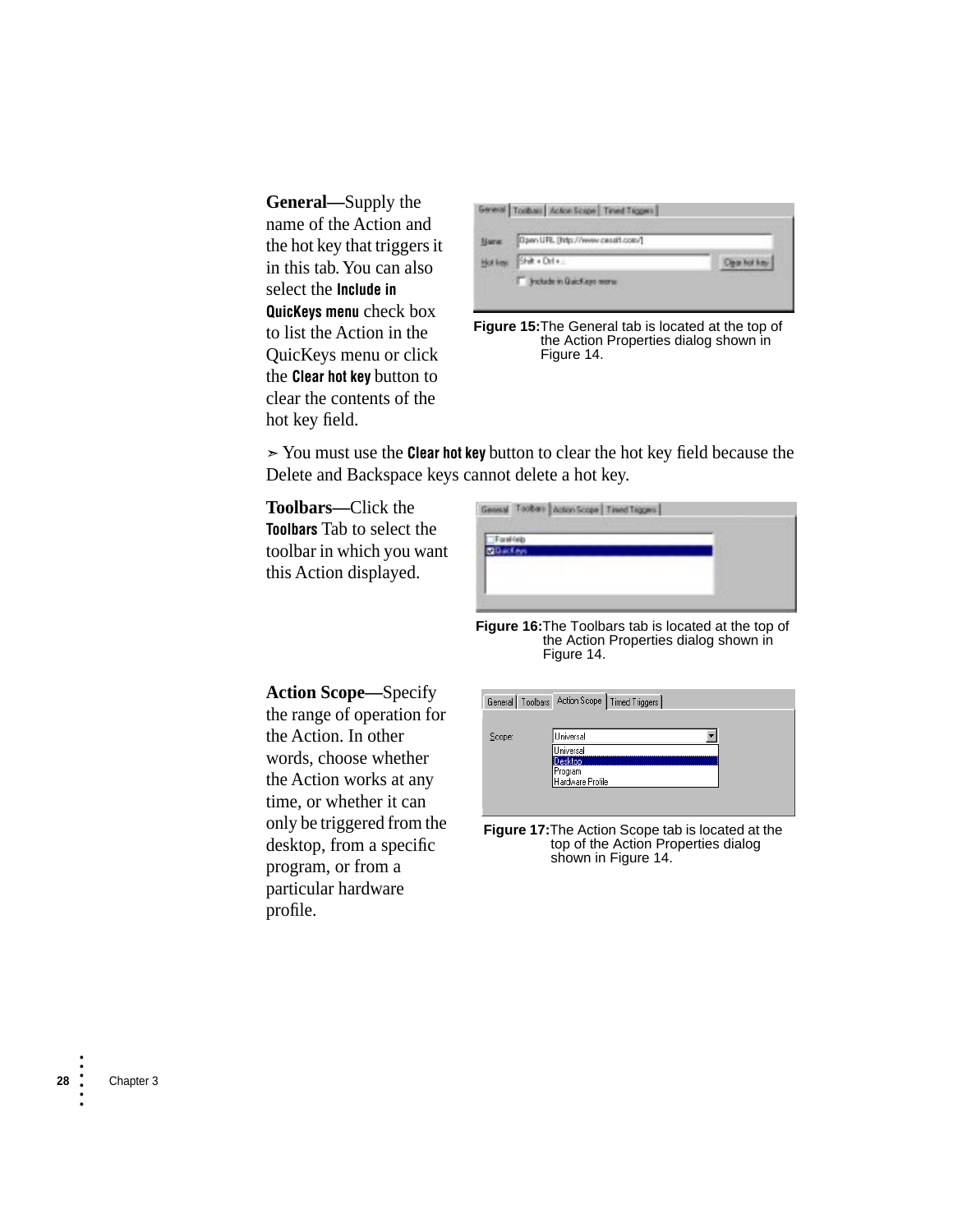When you trigger a QuicKeys Action, QuicKeys examines the Action Scope you set in order to determine whether or not it should trigger the Action. This decision process is illustrated in [Figure 18](#page-16-0).

There is no limit on the number of Action scopes you can specify, but if you have a set of Actions for each program you use, you may have too many tabs for the QuicKeys Editor to display. If this happens, small arrows appear on the right side



<span id="page-16-0"></span>**Figure 18:**This diagram illustrates Action Scope priority from the most specific Scope selection to the least specific Action Scope option.

of the QuicKeys Editor. Click the arrows to scroll through the list of Action Scope tabs.

To delete a particular Action Scope tab, delete or reassign the scope for each of the Actions in that tab. Then, close and restart the QuicKeys Editor. When the QuicKeys Editor displays, the Action Scope tab you chose is no longer displayed.

**•Universal**: **Universal** is selected by default for each Action you create. Use **Universal** when you want to be able to trigger the Action at any time, regardless of what program you are in or whether or not the desktop is active.

❖ Buttons on toolbars are *always* Universal in scope.

**•Desktop**: Select **Desktop** when you only need to trigger the Action from the desktop. This option is useful for your toolbars. When toolbars are assigned **Desktop** scope, they appear whenever the desktop is active.

•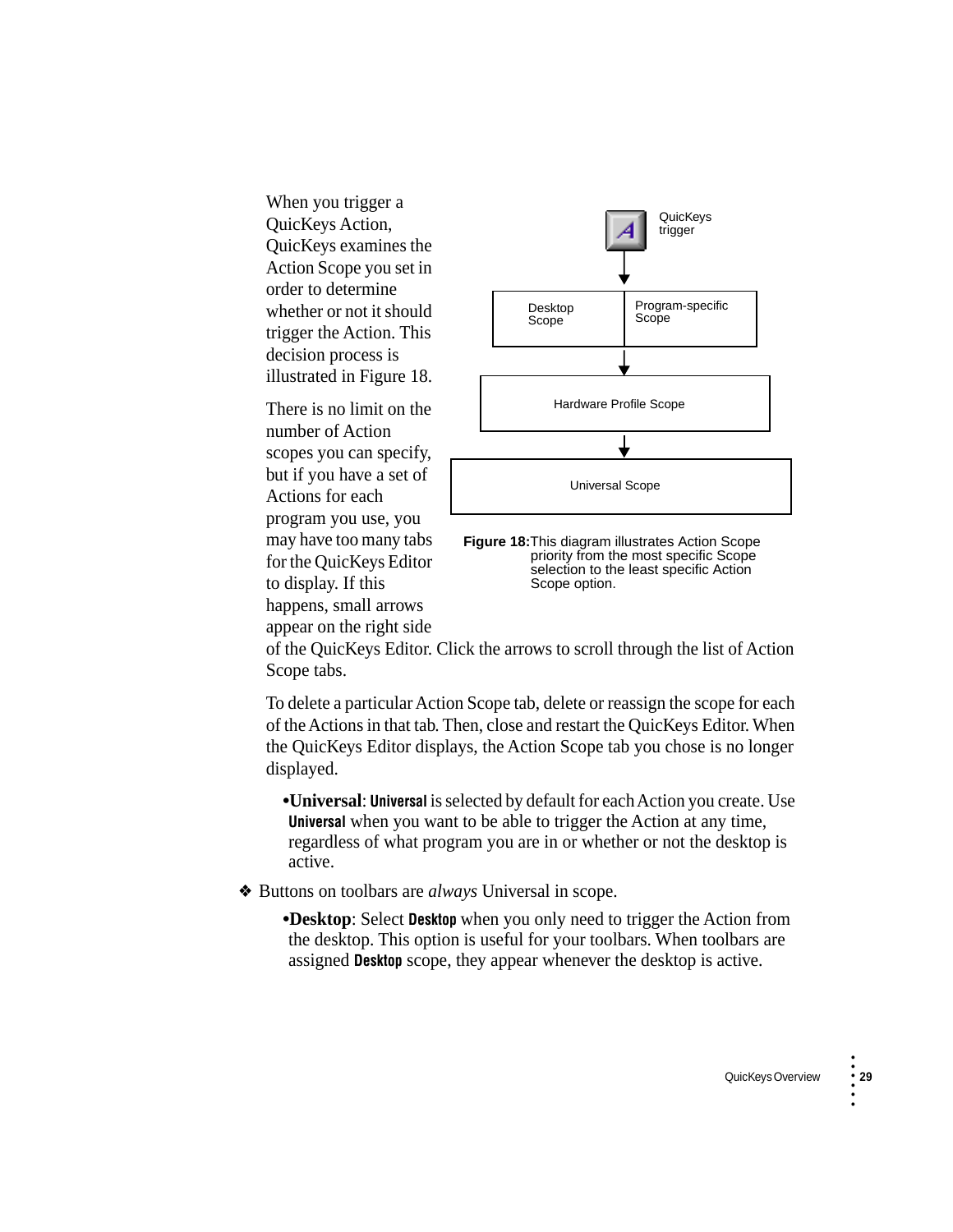**•Program**: When you select **Program**, a **Program** drop-down list appears where you can choose the program in which you want to use the Action. Click the **Browse** button and navigate to the program you want to use if the program is not listed in the drop-down list. This scope option is useful if you have several Actions you only need to use within a program, such as Microsoft Access.

**•Hardware Profile**: A hardware profile is a set of instructions specified within your operating system that tell your computer which devices to start when you turn on your computer. In other words, hardware profiles enable you to categorize QuicKeys Actions under different hardware identities.

For example, you can set up the **F5** key as the QuicKeys hot key that tells your portable computer to switch to **Standby** mode when your computer is using a **Docked** Hardware Profile. Additionally, you can use the **F5** key within the **Undocked** Hardware Profile scope to shut down your computer when your computer is undocked. The same hot key works differently depending upon the "state" of your computer.

#### **Timed Triggers**—

Choose a specific time you want the Action to be triggered. By default, there is no timed trigger selected.

| General Toobast Action Scape Timed Tagges |                      |                        |  |
|-------------------------------------------|----------------------|------------------------|--|
| Traper Action                             |                      | seconds after startup. |  |
| Tigger Action at                          | 4/12/1899 - 10523 PM |                        |  |
| Tagger Action greey                       |                      | inpollice.             |  |

**Figure 19:**The Timed Triggers tab is located at the top of the Action Properties dialog shown in [Figure 14.](#page-14-1)

#### **Action-Specific Properties—**The Action Properties dialog contains an **Action-specific properties** pane that is unique for each

QuicKeys Action.



**Figure 20:**The Action-specific properties pane for the Web Launcher Action.

• • • • • •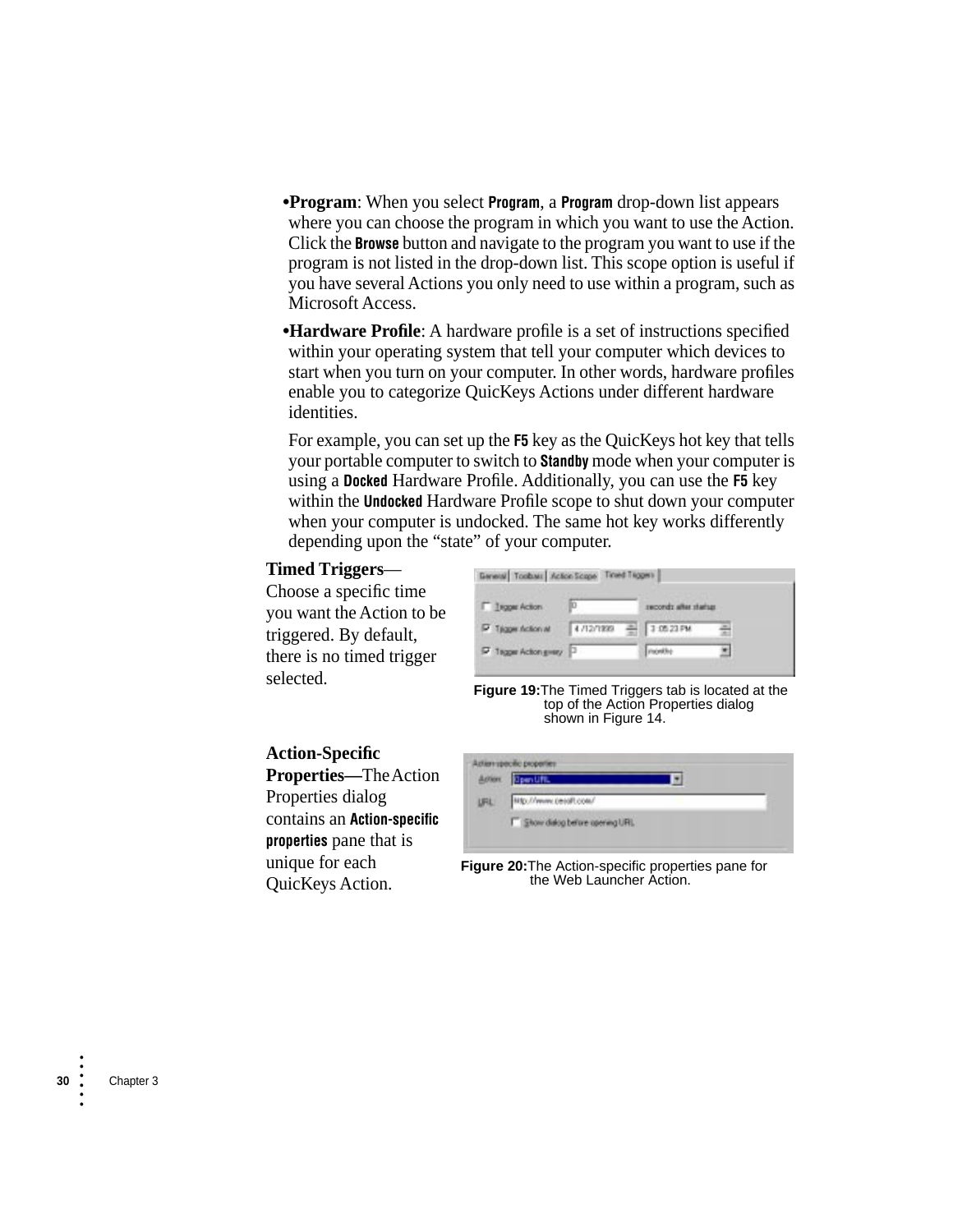## <span id="page-18-1"></span>**Triggering Actions**

QuicKeys provides a variety of ways to trigger Actions so you can use the methods that make sense to you. QuicKeys makes customizing the way you work easy.

You can use any or all of the following triggers for each QuicKeys Action:

- **Hot key—The key(s)** on the keyboard used to trigger your QuicKeys Actions.
- **• Toolbars**—The collection of QuicKeys buttons that enable you to simply point and click to open files or folders, trigger Actions, or display QuicKeys Action menus.
- **• Timed triggers** The specific date/time, time of day, or repeating interval when

| <b>Blaser</b> | Stat recording               |                                                  |  |  |
|---------------|------------------------------|--------------------------------------------------|--|--|
| Holkey.       | At + CM + F10                | <b>Open hot key</b>                              |  |  |
|               | Trabale in Quickeys menu     |                                                  |  |  |
|               |                              |                                                  |  |  |
|               |                              |                                                  |  |  |
|               |                              |                                                  |  |  |
|               | <b>QuicKeys Setup Wizard</b> |                                                  |  |  |
|               | QuinKeye Cortholler          | Ester a name for the Action and select years the |  |  |
|               |                              | Actors will be higgered.<br>Click "New"          |  |  |
|               |                              |                                                  |  |  |
|               |                              | Type Action Name Hare<br>Naws:                   |  |  |
|               |                              | Set the following properties:                    |  |  |
|               |                              | Define Action scope:<br>F Attiga hot kee         |  |  |
|               | Quici                        | Set up thred hipper<br>Place in Duickeys genu.   |  |  |
|               |                              |                                                  |  |  |

**Figure 21:**You can set your triggers in the various tabs of the Action Properties dialog or in the Triggers page of the Setup Wizard.

QuicKeys Actions are automatically triggered.

- **• QuicKeys menu**—The menu that appears when you right-click the QuicKeys icon in the taskbar. Trigger Actions by selecting them from the QuicKeys menu.
- **• Shortcut on desktop**—Drag-and-drop an Action to the desktop or Start menu to create a Windows shortcut to the Action. This option is useful for Actions you use frequently. See [Figure 22](#page-18-0) for an illustration of a desktop shortcut.

<span id="page-18-0"></span>

**Figure 22:**A Windows shortcut to a **QuicKeys Sequence** 

•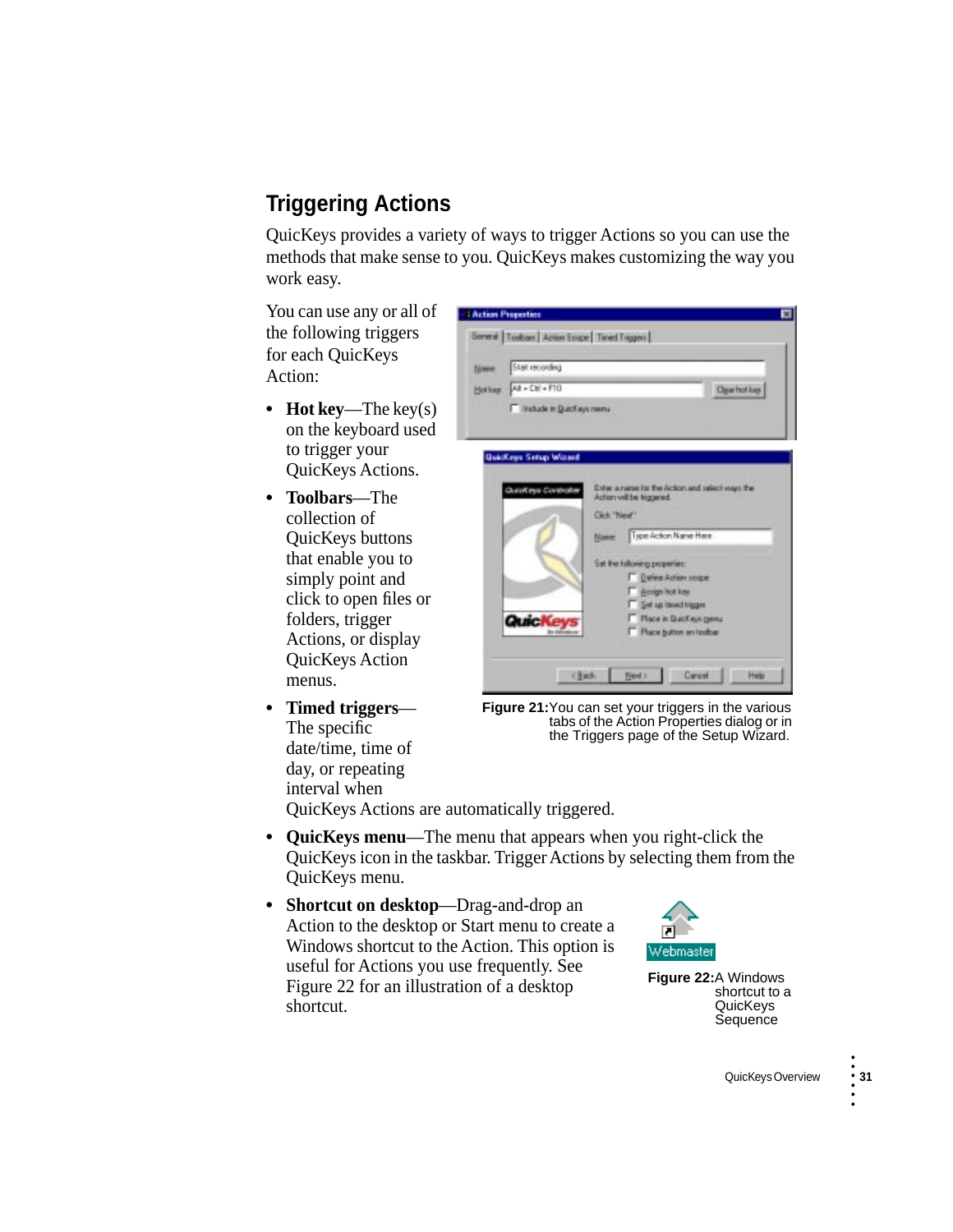## **Managing QuicKeys**

This section discusses standard procedures, such as printing and saving QuicKeys Actions. It also provides information on turning individual Actions on and off, resolving hot key conflicts, and importing/exporting Actions.

## **Printing Actions**

If you want to print a list of your Actions, select **Print** from the **File** menu. The same Action list is printed regardless of which QuicKeys Editor tab is in the foreground. The following information is printed:

| --                         |        |
|----------------------------|--------|
| Start Recording            |        |
| Import<br>Export selection |        |
| Print<br>Print Setup       | Ctrl+P |
| Exit                       |        |

- **•** Action names
- **•** Action descriptions
- Hot keys assigned to Actions
- **•** Whether or not Actions are displayed in the QuicKeys menu.

## **Saving Actions**

Your Actions are automatically saved whenever you click **Finish** in the Setup Wizard or click **OK** in the Action Properties dialog. However, if you create a Sequence, you are prompted to save your changes to the Sequence.

•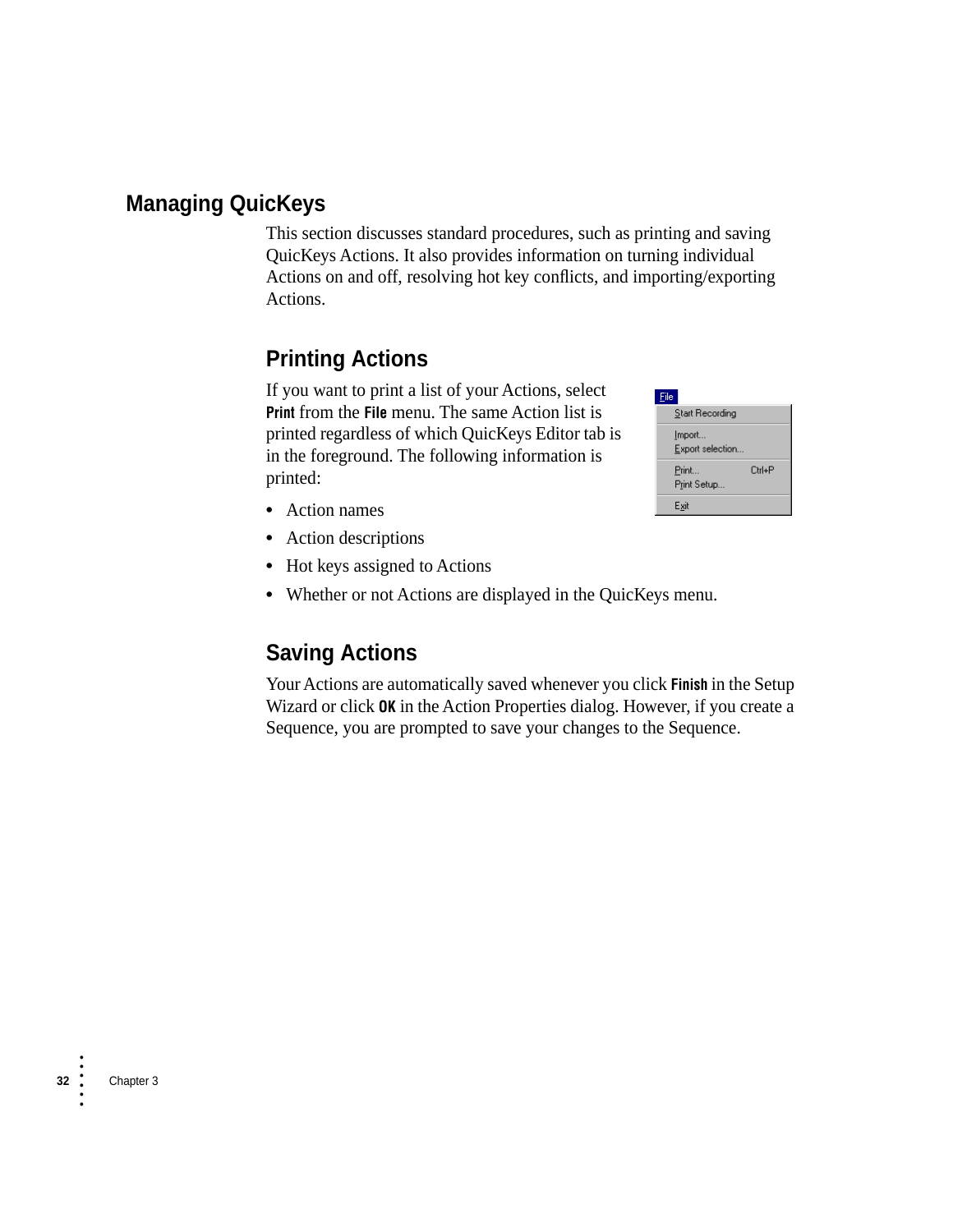## **Clearing Hot Keys**

When you no longer want a hot key assigned to an Action, click the Clear hot key button in the Action Properties tab. There is a separate Action Properties dialog for each QuicKeys Action.

| <b>Hara</b>    | Daen URL [http://www.cessit.com/] |                    |  |
|----------------|-----------------------------------|--------------------|--|
| <b>Hot key</b> | Shik . Orl                        | <b>Date hot ky</b> |  |

**Figure 23:**This graphic shows the upper half of the Action Properties dialog where the **Clear hot key** button is located. To open the Action Properties dialog for editing, doubleclick the Action you want to edit in the **My Actions** tab.

Do *not* try to clear your hot keys with the Delete

or Backspace keys because QuicKeys will begin to use those keys as triggers.

•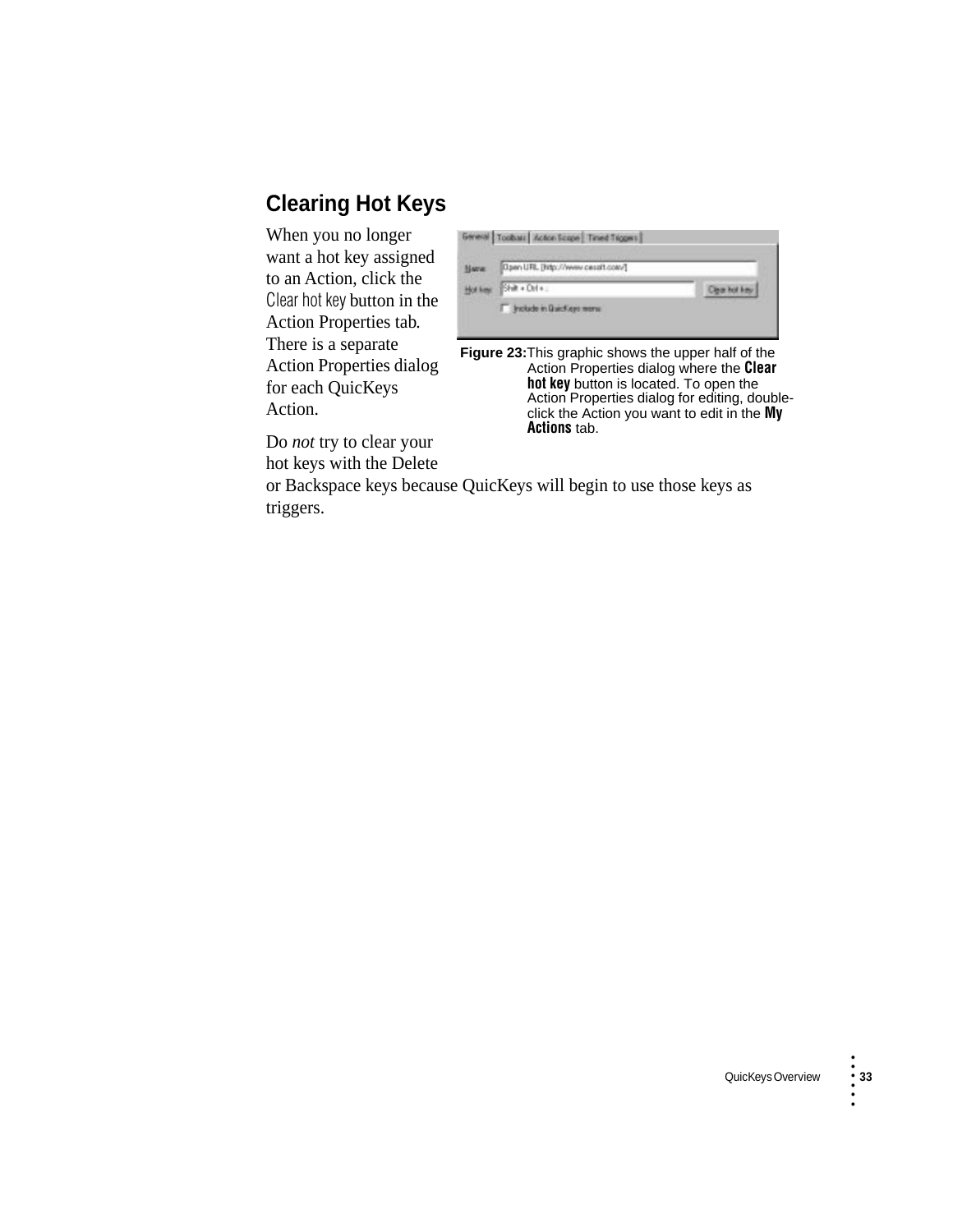## <span id="page-21-0"></span>**Disabling/Enabling Actions**

If you find that you do not have a need for some of the Actions installed with QuicKeys, you can turn those Actions off so they no longer display in the QuicKeys Editor. For example, if you use a PC that does not have a sound card and if you don't use your CD-ROM drive for audio CDs, you probably don't need any of the multimedia Actions, such as CD/DVD or Set Audio Volume.

#### **To enable/disable Actions:**

- **1** Select **Plug-ins** from the **View** menu.
- **2** In the QuicKeys Plug-in Manager dialog, click the + and icons to expand and contract the various Action categories.



**Figure 24:**Use the QuicKeys Plug-in Manager to enable or disable plug-ins and Actions.

- **3** Select the Actions or Action categories you no longer wish to view and click the **Disable** button.
- **4** Click **Close** when you are finished.
- **5** Look at the **My Actions** tab of the QuicKeys Editor. The Actions you cleared in the Plug-in Manager are no longer displayed.

• •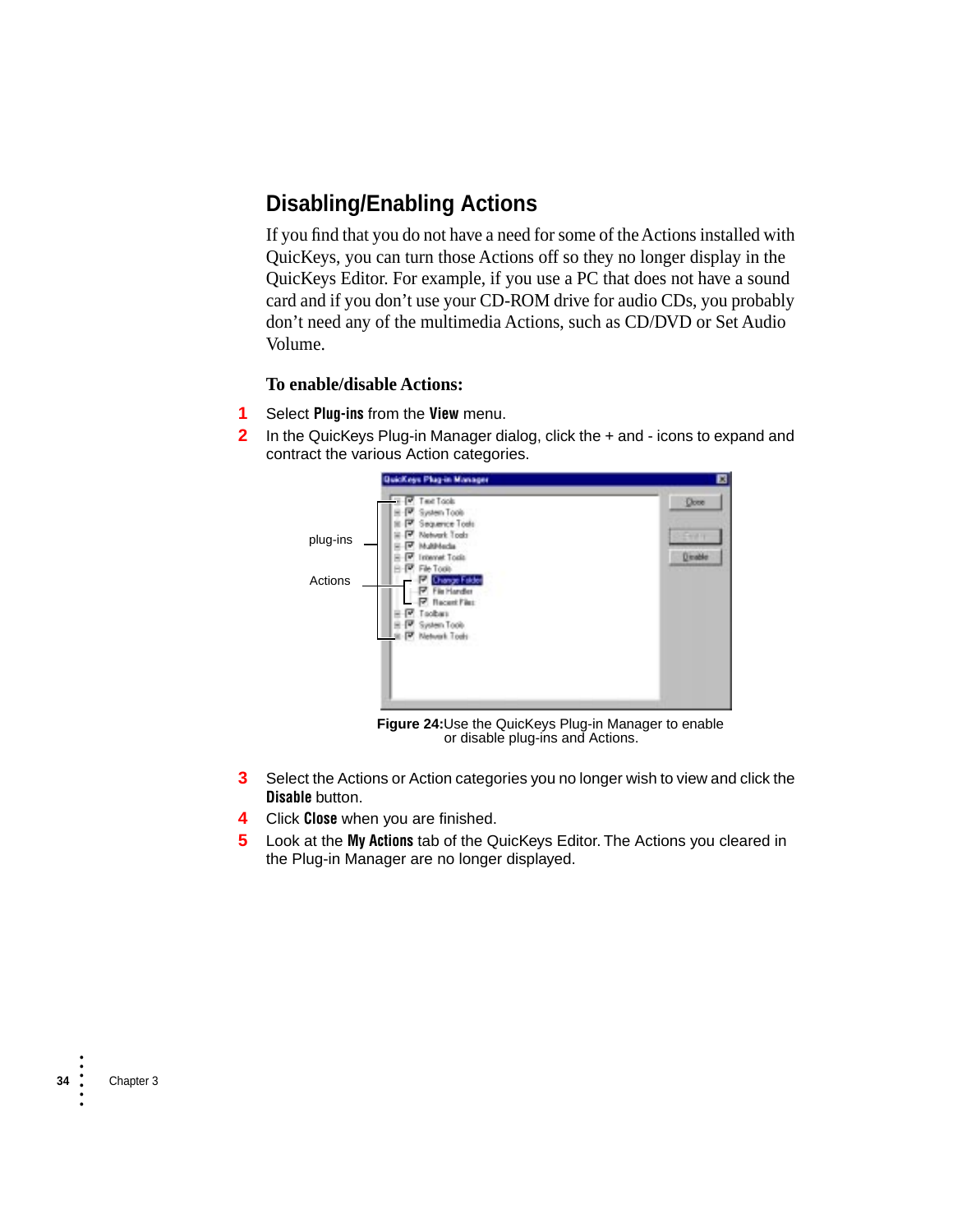## **Resolving Hot Key Conflicts**

Hot key conflicts occur when a hot key in one Action Set conflicts with a hot key in another set or a hot key that is built into another program. For example, let's say the F5 hot key is assigned to two Actions. One hot key opens Photoshop and is universal in scope. The other hot key changes the layout of a document and can only be triggered in a specific database program. What happens when you press F5?

QuicKeys follows rules of priority to resolve hot key conflicts. When the same hot key is used for several different tasks, the resulting Action depends upon where the hot key falls in the following hierarchy:

- A. Program-specific hot keys
- B. Universal hot keys
- C. Hot keys defined by a particular program

Applying this information to the above example, if the database program is open, F5 formats a database document. If the database program is *not* the active program, F5 starts Photoshop.

If you don't want to change assigned hot keys to avoid these conflicts, you can either use the QuicKeys Controller to turn your hot keys on/off for a brief period of time, or you can substitute QuicKeys hot keys for the hot keys that are built into the programs you use.

#### **Enable/Disable Hot Keys**

If hot key conflicts only occur in programs you use very infrequently, the best way to avoid them is to turn your QuicKeys hot keys on and off using the QuicKeys Controller Action. This feature enables you to briefly disable a QuicKeys hot key while you work in a program that uses conflicting hot keys. When you are finished working in the program, you can turn QuicKeys hot keys back on.

For example, you may want to disable QuicKeys hot keys while working in Microsoft<sup>®</sup> Excel<sup>™</sup> if Excel uses Ctrl+1 to insert cells, but you have directed QuicKeys to use Ctrl+l to change selected text to italics.

•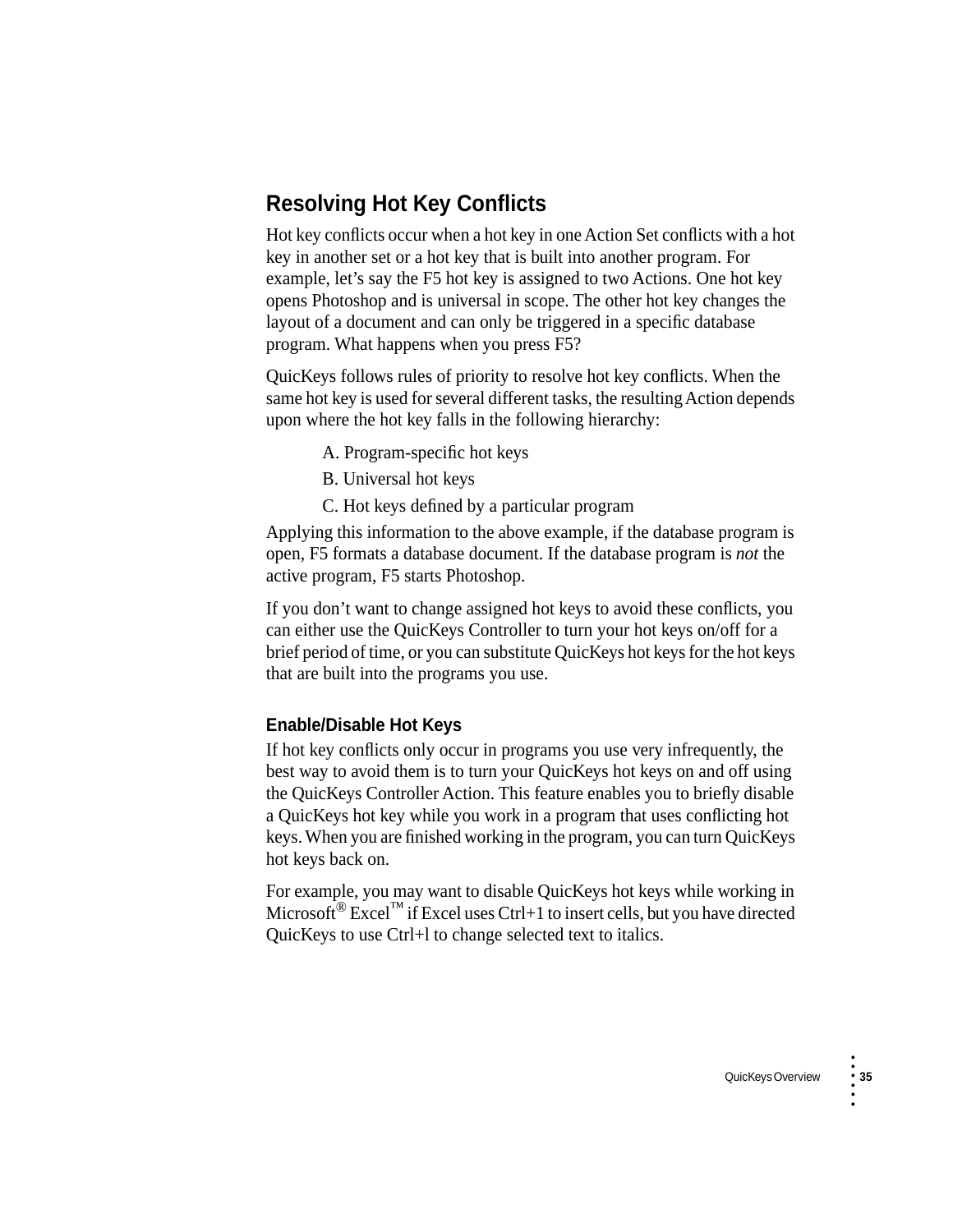The easiest way to enable or disable hot keys is by using the QuicKeys Controller Action Menu button that was automatically placed on your QuicKeys toolbar when you installed QuicKeys. However, if you edited the toolbar and that button is no longer available to you, use the following instructions to set up this Action.

#### **To turn QuicKeys hot keys on and off using the Setup Wizard:**

- **1** Start QuicKeys.
- **2** Select the **Setup Wizards** tab.
- **3** Click the **QuicKeys Controller** button.
- **4** Read the introduction page and click **Next**.
- **5** Select **Create a new Action** and click **Next**.
- **6** Select **Set status of QuicKeys**  and click **Next**.
- **7** Select **Toggle status** and click **Next**.
- **8** A name is automatically assigned to the Action. You can use the assigned Action name or type a different one.
- **9** Select the **Assign hot key** check box and click **Next**.
- **10** Click in the **Hot key** box and press the **F11** key.
- **11** Click **Next**.
- **12** Click **Finish**.

Now simply press F11 to turn QuicKeys hot keys on and off.



**Figure 25:**You can disable hot keys and timers from the QuicKeys Controller Action Menu located on your QuicKeys toolbar.

| QuinKeys Controller | <b>Click 'Next'</b>        |
|---------------------|----------------------------|
|                     | Of Client Guickeys Editor  |
|                     | C Show QuickReference Card |
|                     | C Set status of Quickeys   |
|                     | C Set recording status     |
| <b>QuicKeys</b>     | C Ext Quickays             |

• •

• • •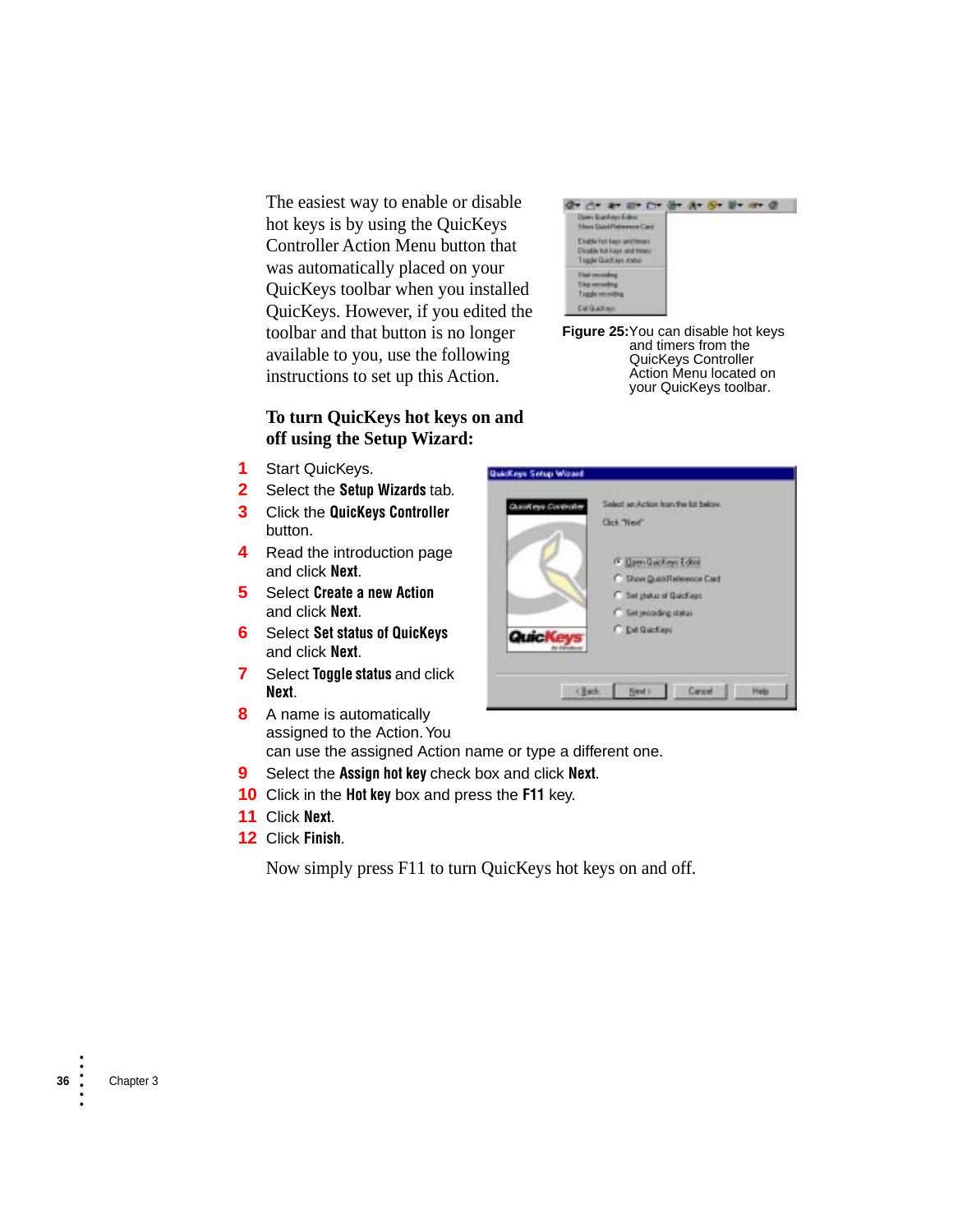### **Reassigning Built-in Program Hot Keys**

If hot key conflicts occur in programs you use on a daily basis, you need to change either the hot keys QuicKeys assigned or the hot keys (or shortcuts) your programs use. You can change your QuicKeys hot keys simply by going through the QuicKeys Setup Wizard and pressing a different hot key when you see the wizard page with the Hot key field. To change your built-in program hot keys, you can use the Type Keystroke Action. For information on using the Type Keystroke Action, see page 137.

## **Importing Action Sets**

You can import Action Sets when you receive QuicKeys Action Sets from other QuicKeys users or when you want to use some of the Action sets installed with QuicKeys. When you import Actions, you import all the attributes originally assigned to the particular Actions. For example, you import the triggers, icons, and scope selections for the Actions. If the scope of the Action is invalid in the new environment, the scope is automatically reassigned to Universal.

#### **To import your Action Set:**

- **1** Select **Import** from the **File** menu.
- **2** Navigate to the location of the Quickeys Action Set you want to import and select the file with the .qkx extension.
- **3** Click **Open**. The Action Set is immediately imported into your collection of QuicKeys Actions. Look in the **My Actions** tab to view them.
- ❖ You can also double-click a .qkx file to import it into your collection of QuicKeys Actions.

#### **Importing Sample Files**

QuicKeys installs a Sample Files directory that contains several sample toolbars, Sequences and other helpful QuicKeys files. There is a ReadMe file in the Samples directory that you should read for information about the sample files. When you choose the **Import** option from the QuicKeys Editor File menu, navigate to the Program Files\CE Software\QuicKeys\Sample Files directory. You can choose a file from the samples provided or navigate to a different directory to import your custom files.

•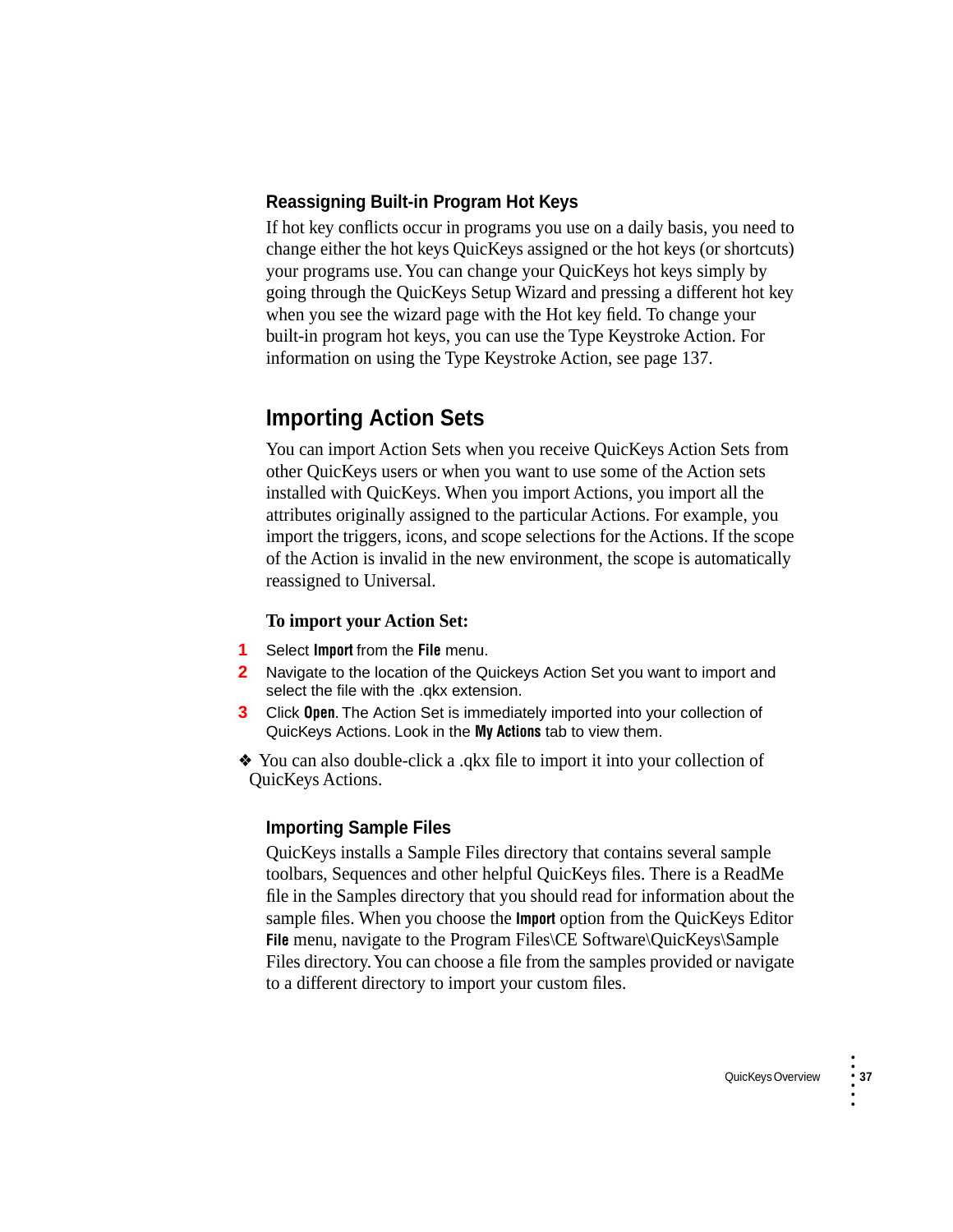### **Importing Duplicate Hot Keys**

If you import QuicKeys Actions that use hot keys that are already assigned to existing Actions, the dialog in [Figure 26](#page-25-0) appears.

**Import new Actions without hot key assignment**—Unassigns hot keys for imported Actions that use existing hot key triggers. Imported Actions that do *not* use existing hot keys retain their hot key trigger after import.

<span id="page-25-0"></span>

**Figure 26:**The QuicKeys Import dialog appears when QuicKeys notices duplicate hot keys as it imports new Actions.

#### **Import new Actions and unassign**

**existing hot key triggers**—Unassigns existing hot keys so imported hot keys can use them. All imported Actions retain their hot keys, while Actions that already exist in the **My Actions** tab are stripped of their hot key assignments.

**Cancel the import of new Actions**—Stops the import of new Actions.

## **Exporting Action Sets**

You can export Action Sets when you want to share your QuicKeys Actions with other QuicKeys users or when you want to back up your Actions. When the Setup Wizard tab is displayed, you can export *all* of your QuicKeys Actions. If any of the other tabs are displayed, only *selected* Actions are exported. When you export Actions, all attributes are exported. These attributes include the triggers, icons, and scope assignments for the Actions being exported.

#### **To export your Action Set:**

- **1** Select the Actions you want to export.
- **2** Select **Export** or **Export Selection** from the **File** menu.
- **3** Choose where you want to save the exported file and click **Save**. Your Action Set is saved to the location you specified.

• •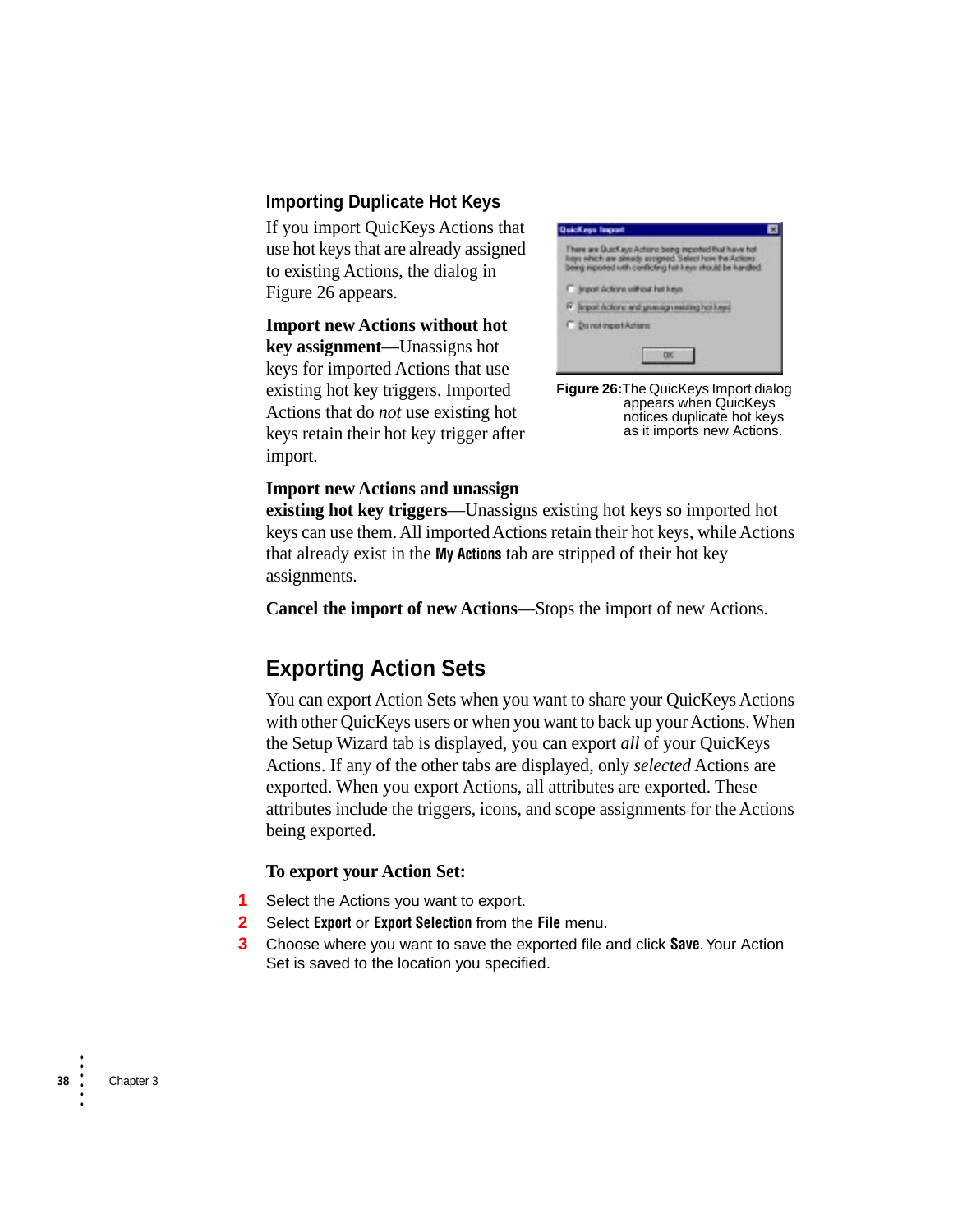## **Customizing QuicKeys**

There are several different ways to customize QuicKeys. For example, you can choose whether or not the introduction page appears in the Setup Wizard and what type of view you use in the **My Actions** tab. You can also resize a QuicKeys Floating toolbar by clicking a corner of the toolbar and dragging it so it appears as a single, double, or triple-column toolbar. It's completely up to you.

## **Setting QuicKeys Options**

<span id="page-26-0"></span>You can customize what you see when you run QuicKeys in the **Options**  dialog. Click **Options** in the QuicKeys **View** menu to view the Options dialog. You choices include:

**Keyboard Layout**—Choose the keyboard layout that is similar to the keyboard you use. You can choose between a standard or laptop layout.

**Show icon in taskbar**—Displays the QuicKeys icon in your taskbar. You can right-click the QuicKeys icon to display the QuicKeys menu.

You can disable this option if you do not want to trigger Actions from the QuicKeys menu. When this check box is cleared, the



Option dialog's **Show hot keys in QuicKeys menu** check box is dimmed.

**Show hot keys in QuicKeys Menu**—Displays the hot keys assigned to your Actions in the QuicKeys menu. **Show Icon in taskbar** must be selected for this option to be available.

You may want to disable this option if you only want Action names to display in the QuicKeys menu.

•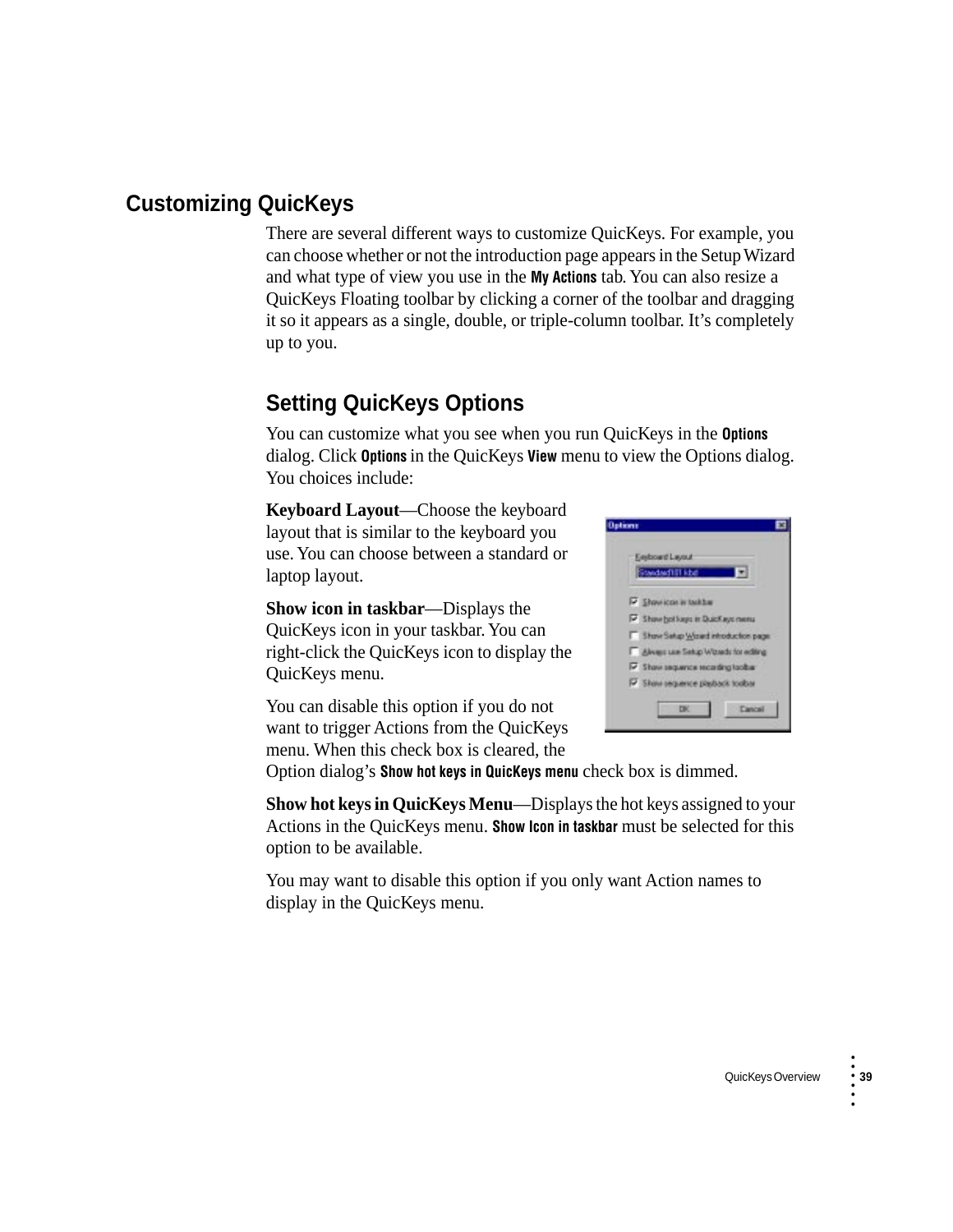<span id="page-27-0"></span>**Show Setup Wizard introduction page**—Displays the introduction page in the Setup Wizards whenever you create or modify an Action from the **Setup Wizards** tab. When you become familiar with what each Action does, you may want to disable this option to go through the Setup Wizard more quickly.



**Figure 27:**The introduction page of the Setup Wizard.

### **Always use Setup Wizards for**

**editing**—Displays a Setup Wizard

each time you modify an Action. When this check box is cleared and you attempt to modify an Action from the **My Actions** tab, the Action Properties dialog appears rather than a Setup Wizard. Clear this option if you are an advanced QuicKeys user and you do not want to use wizards.

#### **Show sequence recording toolbar**—

Displays a QuicKeys recording toolbar after you select the **Start Recording** option so you can control recording with a click of your mouse.

**Show sequence playback toolbar**—Displays a playback toolbar when you are running a Sequence so you can control the playback of a QuicKeys Sequence with a click of your mouse.



Pause  $\Box$   $\Box$  Cancel

• • • • •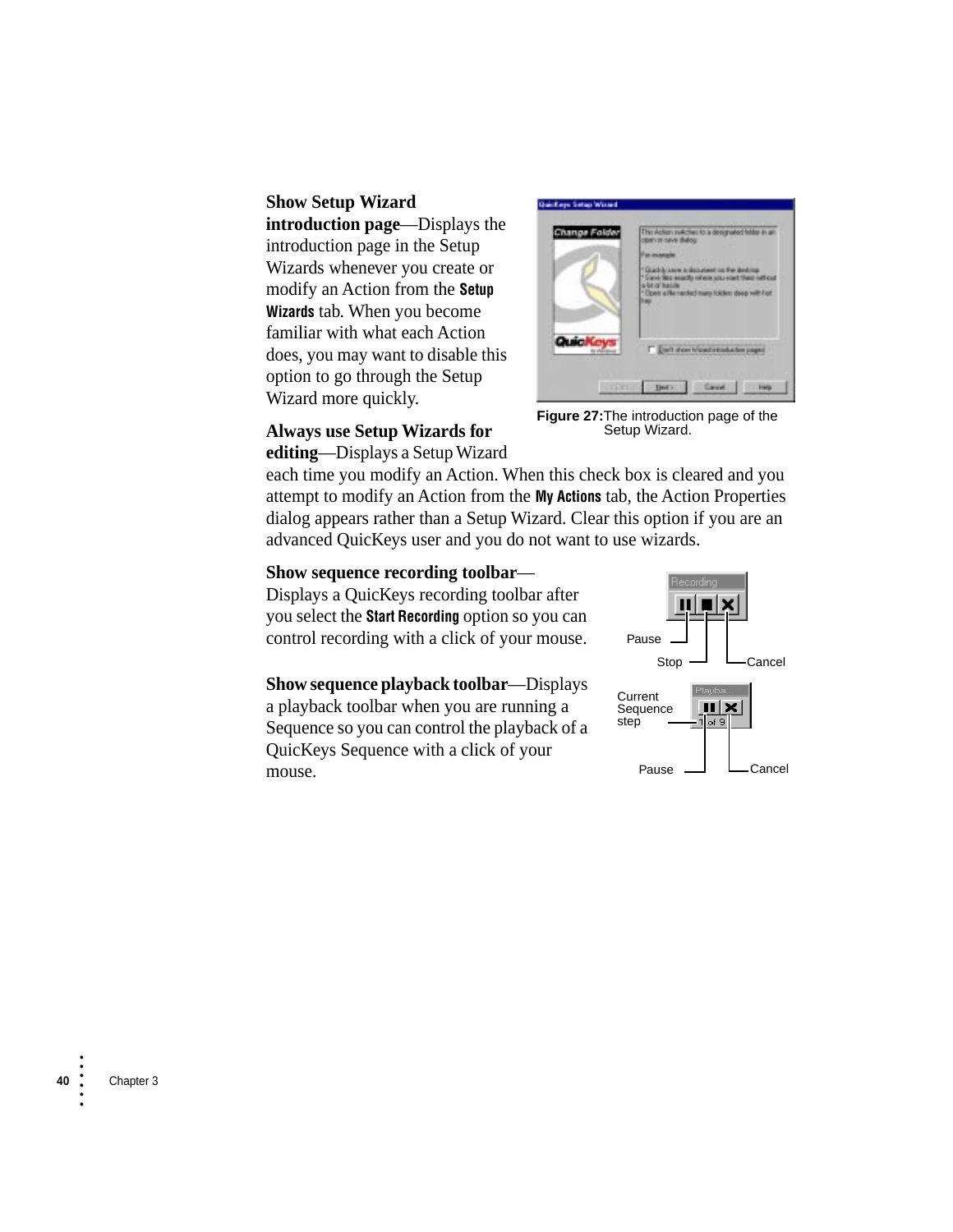## **Resizing Toolbars**

You can resize toolbars by clicking on a corner of the toolbar and dragging it until it appears as a long, single-row toolbar or a short, multi-row toolbar.





**Figure 28:**You can resize toolbars to whatever dimensions you prefer.

## **Sorting Information**

You can choose how you want to sort information in the different QuicKeys dialogs by clicking a column header.

## **Changing Views in the My Actions Tab**

You can view the **My Actions** tab in any of the views available in the **View** menu. You can choose from the following views:

- **•** Large Icons **•** Small Icons
- 
- **•** List **•** Details

### **Using Online Help**

You can access QuicKeys Help from the **Help** menu, from the QuicKeys menu, by pressing **F1**, or by clicking the **Help** button. The Help system allows you to browse or search topics using the Contents, Index, or Find tabs. Use the Contents and Index tabs as you would use the table of contents or index in a standard manual. Use the Find tab as you would use the Find feature in a standard software product.

The Help system installed with QuicKeys is different than the printed manual in that it is written to answer specific questions you may have as you use the QuicKeys software. In contrast, this printed manual is written to teach you about QuicKeys using detailed explanations and examples.

•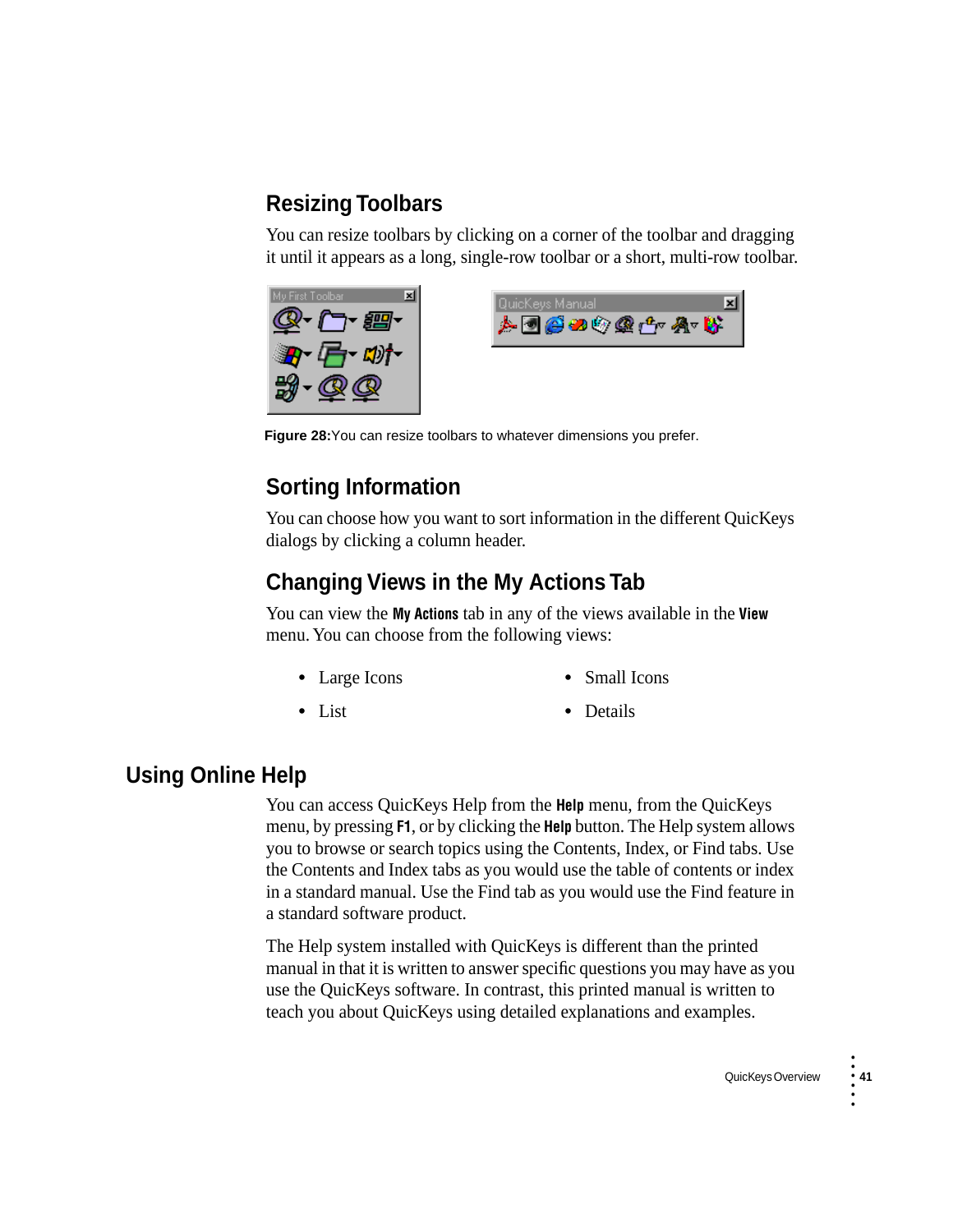### **Your First Action**

By now you've probably completed the QuickStart Wizard, so you have already created some Actions. However, this section takes you through your first Action from beginning to end just as you would set up Actions *without* the QuickStart Wizard.

In the following instructions, you create an Action that opens Notepad with a hot key.

### **How to Set Up and Use a QuicKeys Action**

**1** Right-click the QuicKeys menu in the taskbar and select **Open QuicKeys Editor**.

**QuicKeys Setup Wizard** 

- **2** In the **Setup Wizards** tab, select the **Open** button.
- **3** Read the introduction page and click **Next**.
- **4** In the Setup Wizard, select **Create a new Action** and click **Next**.
- **5** Select **Program** and click **Next**.
- **6** Select Notepad from the program list and click **Next**.
- **7** Type a name for the new Action if you do not want to use the default name, **Notepad**.
- **8** Select the **Assign hot key** box and click **Next**.
- **9** Press the **F7** key and click **Next**.
- **10** Click **Finish**.

Open This Auton opens are program, document or file. For answering 10 pers your word processes " Open your Elevel program<br>" Open a week to report Quic K Don't show Wined introduction pages Ned 3 Cancel Heb

**Figure 29:**The wizard introduction page appears whenever you attempt to create or edit an Action. If you do not want the introduction page to display for any of your Actions, clear the "Show...introduction page" check box discussed on [page 40](#page-27-0).

**11** Press **F7**. The Notepad program should start. Remember this hot key trigger so you can use it whenever you want to open Notepad. See ["Triggering Actions"](#page-18-1)  [on page 31](#page-18-1) for more information on hot keys and other triggers.

• •

• • •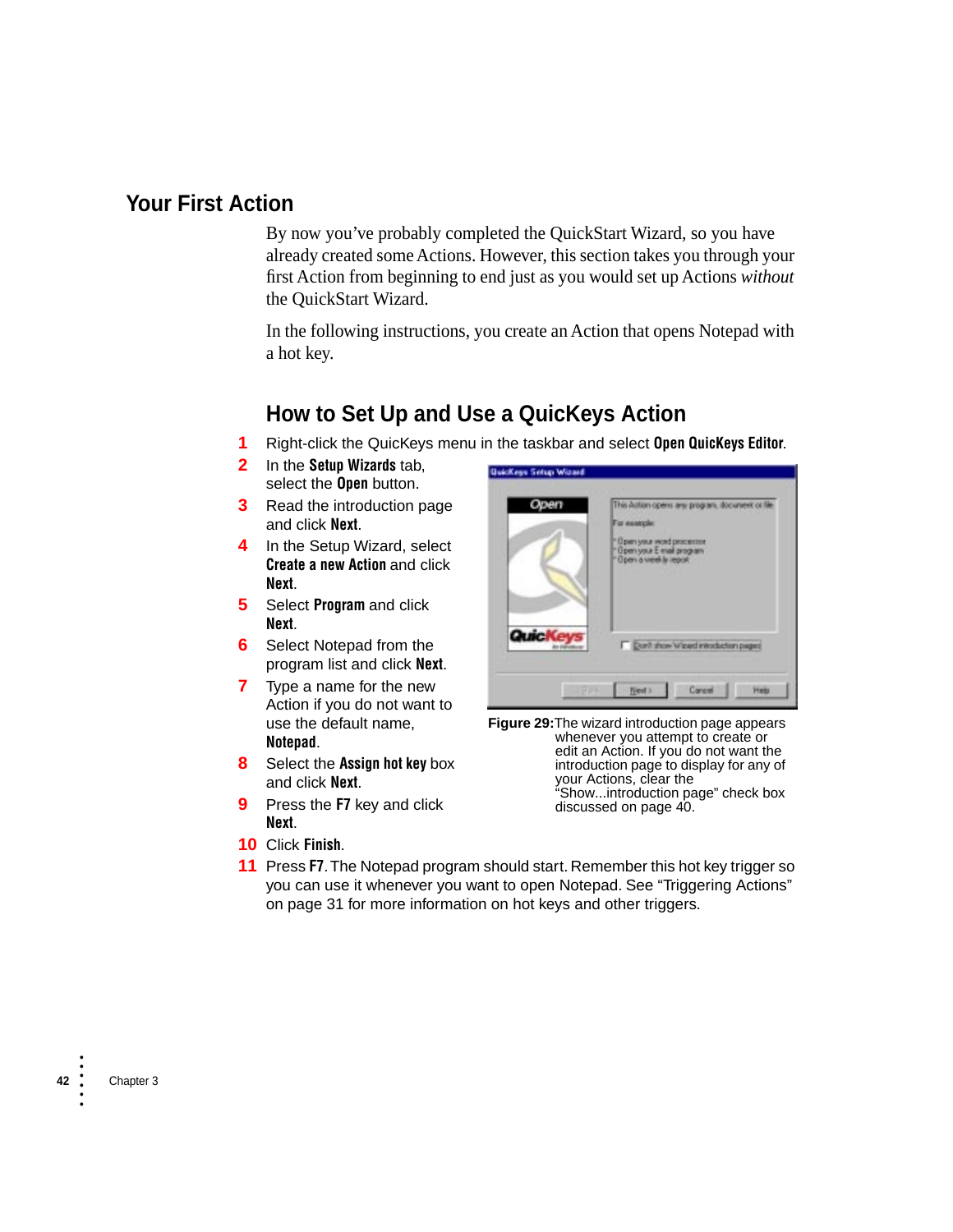### **Setting Up Multiple Actions**

If you don't want to go through the Setup Wizard 5 times for 5 different Actions, you can create all 5 Actions simultaneously using the **Create/edit multiple Actions** option. The **Create/edit multiple Actions** option is available for the following Actions:

- **•** Advanced Text Tools **•** CD/DVD
	-
- Change Folder **•** Choose Printer
- **•** Instant E-mail **•** Open
- 
- 
- 
- **•** Dial-Up Networking
- 
- 
- **•** QuicKeys Clipbook **•** QuicKeys Controller
- **•** Screen Settings **•** Set Audio Volume
- **•** Type Date/Time **•** Windows Specials

### **To create multiple Actions simultaneously:**

- **1** Select an Action in the **Setup Wizards** tab that offers the **Create/edit multiple Actions** option.
- **2** Read the Introduction page and click **Next**.
- **3** Select **Create/edit multiple Actions** and click **Next**.
- **4** Read the Multiple Action Introduction page and click **Next**.

•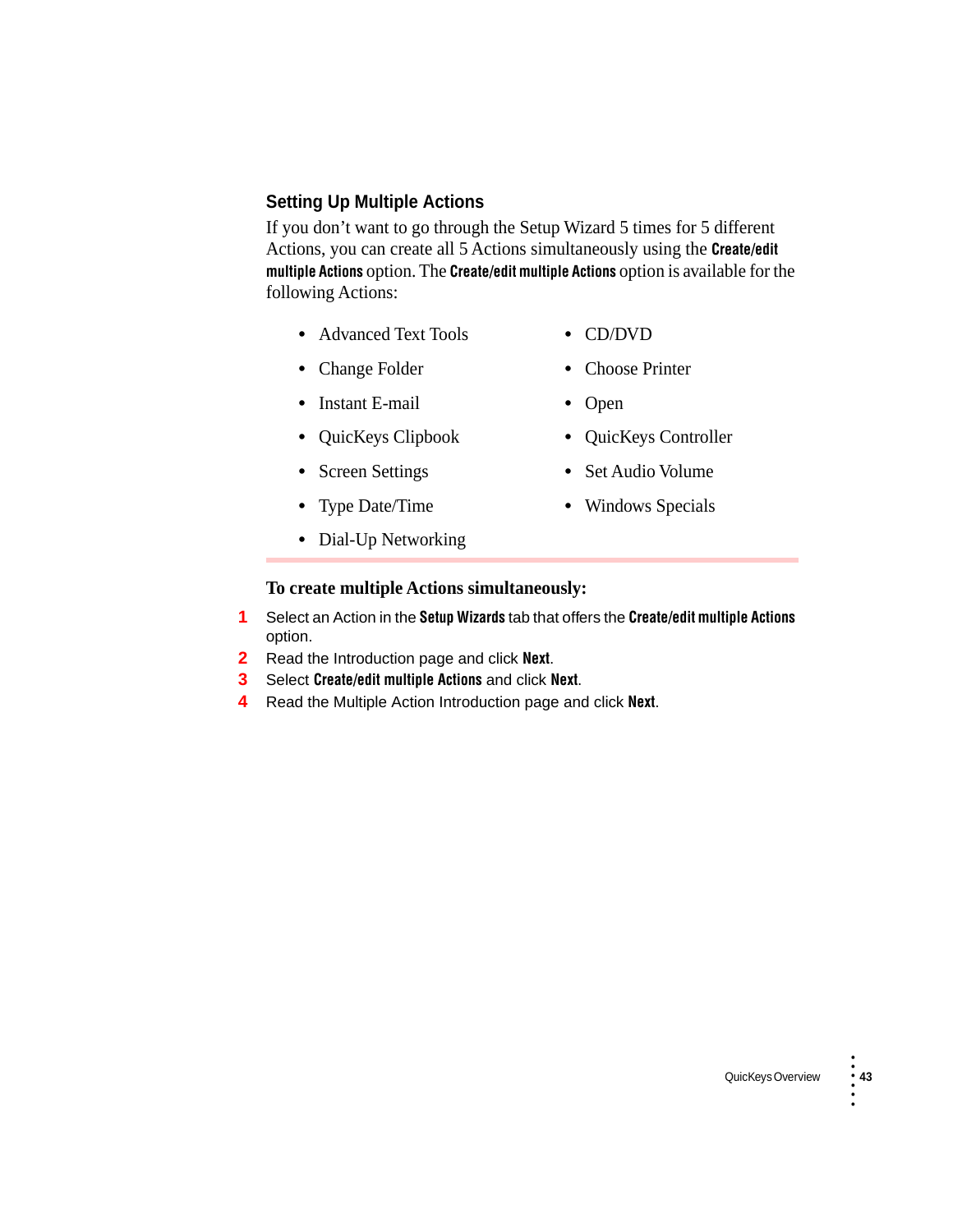**5** Select the check box for each Action you wish to create.



**6** Choose whether you want to trigger the Actions using hot keys or the QuicKeys menu. If you want to use a hot key, position your cursor in the Hot key column and press a hot key. If you want to use the QuicKeys Menu, click the Menu column.

### **Deleting Multiple Actions**

You can delete multiple Actions simultaneously from the QuicKeys Editor **My Actions** tab. Just Ctrl+click the Actions you want to delete and then rightclick the selected Actions. Select **Delete** from the context menu that appears.

### **Using the QuickReference Card**

The QuickReference Card is a window that displays all your QuicKeys Actions and corresponding hot keys. Its main purpose is to jog your memory if you forget which hot key performs which Action. You can launch Actions by clicking them in the QuickReference Card, or you can simply use the QuickReference Card to view the Actions and hot keys you have created.

• • • • • •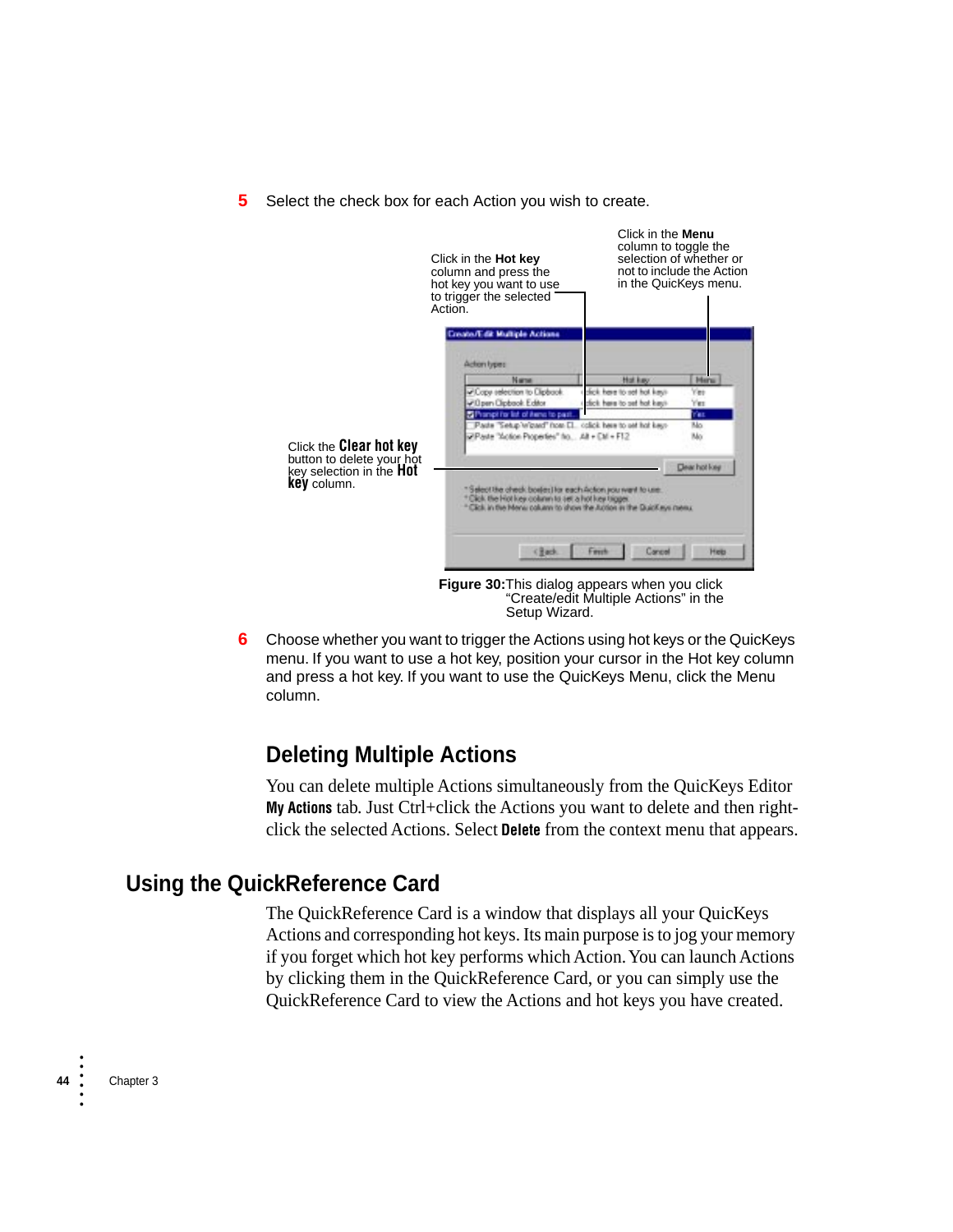By default, QuicKeys uses the Shift+Ctrl+Space hot key to open the QuickReference Card. When triggered, the QuickReference Card opens to the tab representing Actions in the most restrictive scope. For example, if FileMaker is open when you press Shift+Ctrl+Space, the Actions scoped to FileMaker appear in the frontmost QuickReference Card tab. If there are no Actions scoped to FileMaker, the Universal tab is frontmost.

| QuickReference Card |                                                   |  |
|---------------------|---------------------------------------------------|--|
|                     | Unversal Diginal Configuration Flightsker Pro     |  |
| Hot key             | Nave.                                             |  |
| $\frac{6m}{6n}$     | Sub-requerior Branch<br>Legin to GRW Bug Detabase |  |
|                     |                                                   |  |

**Figure 31:**Use the QuickReference Card to help remember your hot keys. In this example, FileMaker Pro is the active program so the Actions scoped to FileMaker appear in the frontmost tab of the QuickReference Card.

## **Exiting QuicKeys**

When you want to close the QuicKeys Editor, simply click the QuicKeys Editor close box or select **Exit** from the **File** menu. However, if you select **Exit QuicKeys** from the *QuicKeys* menu, the QuicKeys Engine is turned off. To turn it back on again, you must click the Windows Start menu and select **QuicKeys** from the Programs submenu.



**Figure 32:**By default, you can exit the QuicKeys program from the Windows taskbar. The QuicKeys menu is located in the status area, or tray, of the taskbar.

•